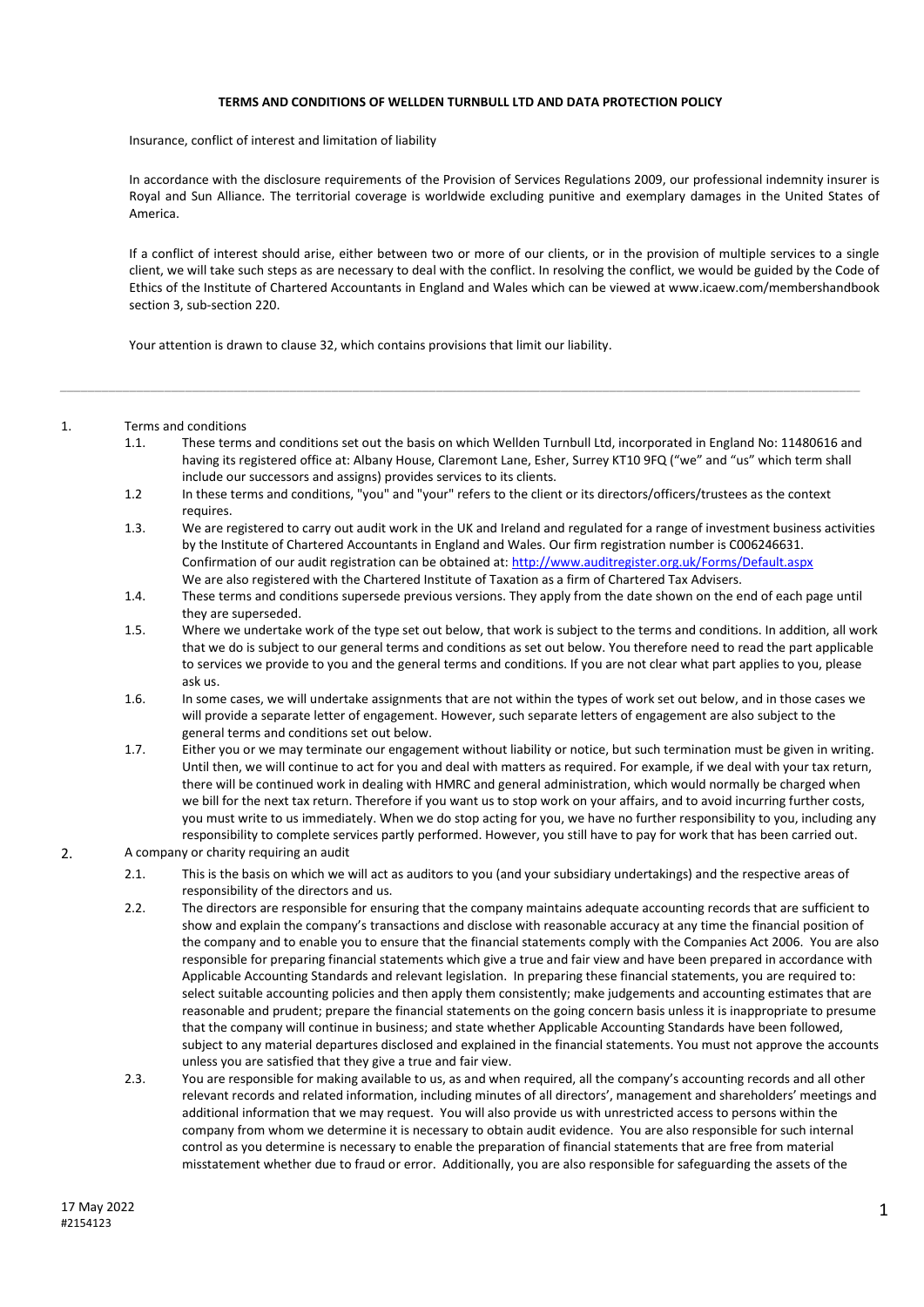company, complying with laws and regulations and hence for taking reasonable steps for the prevention and detection of fraud and other irregularities. You are required to confirm in the directors' report that so far as you are aware, there is no relevant audit information of which we, as the company's auditors, are unaware and that you have taken all the steps that you ought to take as directors in order to make yourselves aware of any relevant audit information and to establish that we are aware of that information. We are entitled to require from the company's officers and employees such other information and explanations as we think necessary for the performance of our duties as auditors.

- 2.4. We have a statutory responsibility to report to the members of the company whether in our opinion the financial statements: give a true and fair view of the state of affairs of the company at the period year end and profit or loss for the period then ended; have been properly prepared in accordance with the relevant legislation and have been prepared in accordance with the requirements of the Companies Act 2006. We are also required to read all the financial and nonfinancial information ("other financial information") included in the annual report, including that contained in the strategic report (if any) and in the directors' report, to identify whether the information is materially inconsistent with the financial statements or otherwise appears to be materially misstated. In instances where we determine an uncorrected material misstatement in the other financial information, we have a statutory responsibility to report this. In addition, we have a statutory responsibility to report by exception if, in our opinion: adequate accounting records have not been kept by the company or returns adequate for our audit have not been received from branches not visited by us; the company's financial statements are not in agreement with the accounting records and returns; certain disclosures of directors' remuneration specified by law are not made; we have not received all the information and explanations that we consider necessary for the purposes of our audit; or you have prepared financial statements in accordance with the small companies regime or have taken advantage of the small companies exemption from the requirement to prepare a strategic report or in preparing your directors' report and we are of the opinion that you were not entitled to do so. If we have nothing to report in respect of the above matters, we will include a statement in our report confirming this. Where the financial statements do not disclose details of directors' benefits: remuneration, pensions and compensation for loss of office, the Companies Act 2006 also requires us, so far as we are reasonably able to do so, to include a statement in our report giving the required particulars.
- 2.5. We have a professional responsibility to report if the financial statements do not comply in any material respect with applicable accounting standards, unless in our opinion the non-compliance is justified in the circumstances. In determining whether the departure is justified we consider whether the departure is required for the financial statements to give a true and fair view, and whether adequate disclosure has been made concerning the departure.
- 2.6. Our professional responsibilities also include: including in our report a description of the directors' responsibilities for the financial statements where the financial statements or accompanying information do not include such a description; and considering whether other information in documents containing audited financial statements is consistent with those financial statements and knowledge gained during the course of the audit.
- 2.7. As noted above, we will report solely to the company's members, as a body, in accordance with relevant legislation. Our audit work will be undertaken so that we might state to the company's members those matters we are required to state to them in an auditor's report and for no other purpose. In those circumstances, to the fullest extent permitted by law, we will not accept or assume responsibility to anyone other than the company and the company's members as a body, for our audit work, for the audit report, or for the opinions we form. The audit of the financial statements does not relieve you of your responsibilities.
- 2.8. The Senior Statutory Auditor for the purposes of section 504 Companies Act 2006 will be separately advised to you and will sign the auditor's report in their own name on behalf of the firm.
- 2.9. If we cease to act as statutory auditors for the company, we are required by paragraph 9(3) of schedule 10 of the Companies Act 2006 to make available, if requested, all relevant information concerning the audit of the company to our successors as statutory auditors. You agree to cover our time costs of making such information available.
- 2.10. Our audit will be conducted in accordance with the International Standards on Auditing (UK) issued by the Financial Reporting Council, and will include such tests of transactions and of the existence, ownership and valuation of assets and liabilities as we consider necessary. Those standards require that we plan and perform our audit in order to obtain reasonable assurance about whether the company's financial statements as a whole are free from material misstatement, whether due to fraud or error. An audit includes examining on a test basis, evidence supporting the amounts and disclosures in the financial statements. It also includes an assessment of whether accounting policies are appropriate to the company's circumstances and have been consistently applied and adequately disclosed, the reasonableness of significant accounting estimates and judgements made by you and the overall presentation of the financial statements. In addition, we read all the financial and non-financial information in the Annual Report to identify material inconsistencies with the audited financial statements and to identify any information that is apparently materially incorrect based on, or materially inconsistent with, the knowledge acquired by us in the course of performing the audit. If we become aware of any apparent material misstatements or inconsistencies, we consider the implications for our report. Our work will be planned in advance and incorporated into an audit plan. This may be varied on the basis of our findings during the course of an audit from year to year. Accordingly, we may modify our audit scope, rotate our audit emphasis and propose matters of special audit emphasis, as circumstances dictate. We shall obtain an understanding of the accounting and internal control systems in order to assess their adequacy as a basis for the preparation of the financial statements and to establish whether adequate accounting records have been maintained by the company. We shall expect to obtain such appropriate evidence as we consider sufficient to enable us to draw reasonable conclusions there from.
- 2.11. The nature and extent of our procedures will vary according to our assessment of the company's accounting system and, where we wish to place reliance on it, the internal control system, and may cover any aspect of the business's operations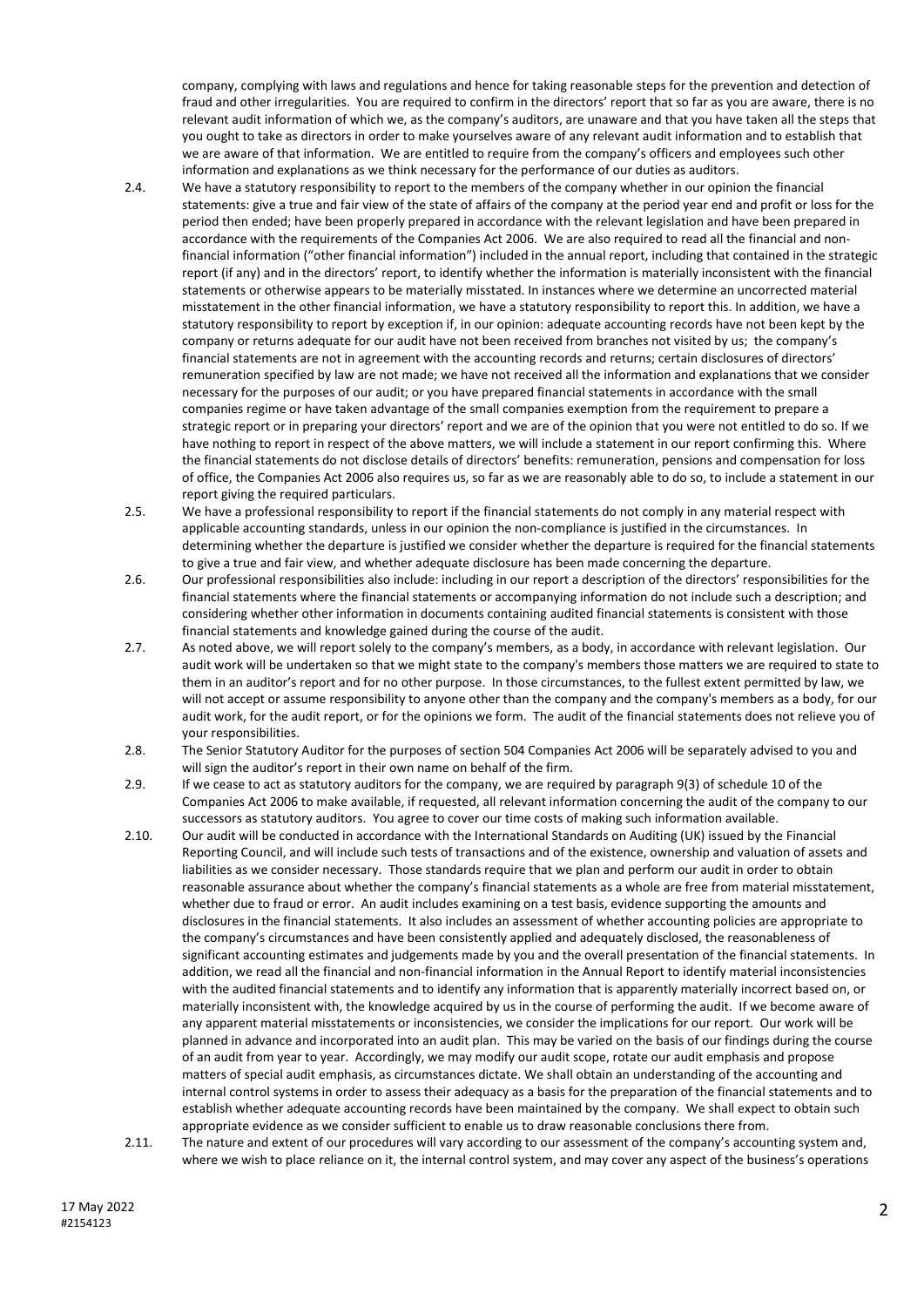that we consider appropriate. Our audit is not designed to identify all significant weaknesses in the company's systems but, if such weaknesses come to our notice during the course of our audit that we think should be brought to your attention, we shall report them to you. Any such report may not be provided to third parties without our prior written consent. Such consent will be granted only on the basis that such reports are not prepared with the interests of anyone other than the company in mind and that we accept no duty or responsibility to any other party as concerns the reports.

- 2.12. The information used by you in preparing the financial statements will invariably include facts or judgements which are not themselves recorded in the accounting records. As part of our normal audit procedures, we will ask you to provide written confirmation of such facts or judgements and any other oral representations that you make during the audit on matters having a material effect on the financial statements. In particular, where we bring misstatements in the accounts to your attention that are not adjusted, we shall ask for your reasons in writing. In connection with representations and the supply of information to us generally, it is an offence for an officer or employee of the company to knowingly or recklessly make false, misleading or deceptive statements to auditors.
- 2.13. To assist us with our audit, we shall request sight of all documents or statements, including the chairman's statement, operating and financial review, the strategic report (if any) and the directors' report, which are due to be issued with the financial statements. We are also entitled to attend all general meetings of the company and to receive notice of all such meetings, as well as to receive details of all written resolutions that are to be circulated to members.
- 2.14. The directors are responsible for safeguarding the company's assets and for preventing and detecting fraud, error and non-compliance with law or regulations. However, we shall plan our audit so that we have a reasonable expectation of detecting material misstatements in the financial statements or accounting records (including those resulting from fraud, error or non-compliance with law or regulations), but our examination should not be relied upon to disclose all such instances that may exist.
- 2.15. We shall not be treated as having notice, for the purposes of our audit, of information provided to our staff other than those engaged on the audit (for example information provided in connection with accounting, taxation and other services).

In respect of the expected form and content of our report, we refer you to the most recent bulletin on auditors' reports published by the Financial Reporting Council at www.frc.org.uk. The form and content of our report may need to be amended in light of our findings.

- 2.16. Once we have reported we have no further responsibility for those financial statements. However, you should inform us of any material event between the date of our report and that of the annual general meeting that may affect the financial statements.
- 2.17. Where audited information is published on the company's website or by other electronic means, you must advise us of any intended electronic publication before it occurs and ensure that any such publication properly presents the financial information and auditor's report. We reserve the right to withhold consent to the electronic publication of our report if it or the financial statements are to be published in an inappropriate manner. You must ensure that controls are in place to prevent or detect any changes to that information. We are not required to review such controls or to carry out ongoing reviews of the information after it is first published. The maintenance and integrity of the company's website is your responsibility and we accept no responsibility for changes made to audited information after it is first posted.
- 2.18. The size of your business may make it uneconomic to have internal controls based on the segregation of duties for different functions within each area of the business. In such cases, if the directors running the company are closely involved with the control of the company's transactions, in planning and performing our audit work, we shall take account of this supervision.
- 2.19. To ensure that there is effective communication between us we set out below the expected form and timing of such communications.
- 2.20. We shall contact you prior to each year-end for preliminary discussions concerning the audit. We will confirm in writing the matters discussed and any agreed action.
- 2.21. If required, we will discuss the forthcoming audit prior to the expected start date. We will confirm in writing the matters discussed and any agreed action.
- 2.22. We will discuss any matters arising from the audit on completing the on-site work. We will confirm in writing the matters discussed and any agreed action.
- 2.23. These formal communications are the minimum required to comply with auditing standards. We may contact you more frequently on both audit and other matters.
- 2.24. We will, as your agents and on the basis that you make full disclosure to us of all relevant information, compile the statutory accounts based on your accounting records. You will be responsible for: keeping the record of receipts and payments; reconciling the balances monthly with the bank statements; keeping posted and balanced the purchase and sales ledgers; preparing a detailed list of ledger balances; and if applicable, preparing details of the annual stocktaking suitably priced and extended; provide assistance to the company secretary by preparing and lodging returns with the Registrar of Companies; and investigate irregularities and fraud upon receiving specific instructions. We may assist in preparing ixbrl-tagged accounts for submission to HMRC with the company's tax return. We are not currently required by auditing standards to verify the ixbrl tagging or the underlying data as part of our statutory audit. The accuracy of this information remains your responsibility.
- 2.25. We will prepare the tax provisions and disclosures to be included in the company's statutory accounts.
- 2.26 If the company is also a charity, please see below the additional requirements and obligations relating to charities.
- 3. A company not requiring an audit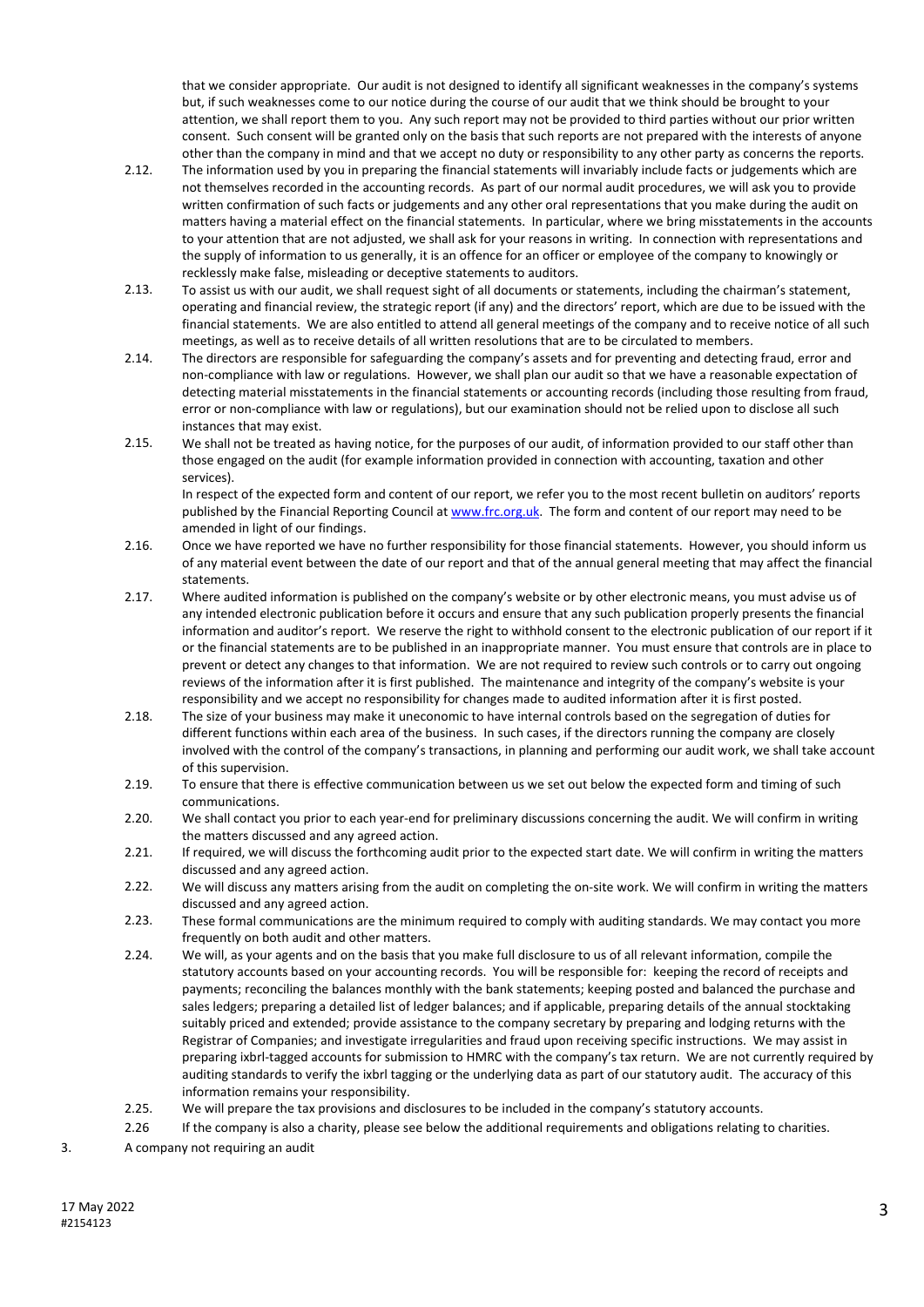- 3.1. This is the basis on which we will act as accountants to you and the respective areas of responsibility of the directors and us.
- 3.2. The directors are responsible for keeping adequate accounting records that are sufficient to show and explain the company's transactions and disclose with reasonable accuracy at any time the financial position of the company and to enable you to ensure that the financial statements comply with the Companies Act. You are also responsible for preparing financial statements which give a true and fair view and have been prepared in accordance with relevant legislation. In preparing the financial statements, you are required to: select suitable accounting policies and then apply them consistently; make judgements and estimates that are reasonable and prudent; and prepare the financial statements on the going concern basis unless it is inappropriate to presume that the company will continue in business. You also have a responsibility not to approve these financial statements unless you are satisfied that they give a true and fair view of the assets, liabilities, financial position and profit and loss of the company.
- 3.3. You are also responsible for determining whether, in respect of the year, the company meets the conditions for exemption from audit.
- 3.4. You are responsible for safeguarding the assets of the company and hence for taking reasonable steps for the prevention and detection of fraud and other irregularities. You are also responsible for ensuring that the company complies with the laws and regulations that apply to its' activities, and for preventing non-compliance and for detecting any that occurs.
- 3.5. You undertake to make available to us, as and when required, all the company's accounting records and related financial information, including minutes of management and shareholders' meetings necessary for the compilation of the financial statements. You will disclose in full all relevant additional information to us.
- 3.6. As the company is totally exempt from audit, we have no statutory responsibilities to the company at all. Our only responsibilities arise from those specifically agreed upon between us in respect of other professional services.
- 3.7. You have asked us to assist you to prepare the financial statements in accordance with the requirements of the Companies Act. We will compile the annual financial statements for your approval based on the accounting records maintained by you and the information and explanations given to us by you. We shall plan our work on the basis that no report is required by statute or regulation, unless you inform us in writing to the contrary. In carrying out our engagement, we will make enquiries of management and undertake any procedures that we judge appropriate but are under no obligation to perform procedures that may be required for assurance engagements such as audits or reviews. We will convert your accounts in to the required ixbrl format appropriate for the purposes of submission of the accounts to HMRC if you separately ask us to do so.
- 3.8. You have advised us that the company is exempt from an audit of the financial statements. We will not check whether this is the case. However, should our work indicate that the company is not so entitled, we will inform you.
- 3.9. Our work will not be an audit in accordance with the International Standards on Auditing (UK). Consequently, our work will not provide any assurance that the accounting records or the financial statements are free from material misstatement, whether caused by fraud, other irregularities or error and cannot be relied on to identify weaknesses in internal controls.
- 3.10. Since we will not carry out an audit, nor confirm in any way the accuracy or reasonableness of the accounting records maintained by the company, we are unable to provide any assurance as to whether the financial statements that we prepare from those records present a true and fair view. We will, however, advise you on whether your records are adequate for the preparation of financial statements and recommend improvements.
- 3.11. We have a professional duty to compile financial statements that conform with generally accepted accounting principles from the accounting records and information and explanations given to us. As directors, you have a duty to prepare financial statements that comply with the applicable legislation and Accounting Standards. Where we identify that the financial statements do not conform to Applicable Accounting Standards, or if the accounting policies adopted are not immediately apparent, this will need to be disclosed in the financial statements.
- 3.12. We also have a professional responsibility not to allow our name to be associated with financial statements which we believe may be misleading. Therefore, although we are not required to search for such matters, should we become aware, for any reason, that the financial statements may be misleading, we will discuss the matter with you with a view to agreeing appropriate adjustments and/or disclosures in the financial statements. In circumstances where adjustments and/or disclosures that we consider appropriate are not made or where we are not provided with appropriate information, and as a result we consider that the financial statements are misleading, we will withdraw from the engagement.
- 3.13. We may ask you to confirm in writing any information or explanations given to us orally during the course of our work.
- 3.14. We shall report to the directors, with any modifications that we consider may be necessary, that in accordance with this engagement letter and in order to assist you to fulfil your responsibilities, we have compiled, without carrying out an audit, the financial statements from the accounting records of the company and from the information and explanations supplied to us. To the fullest extent permitted by law we do not accept or assume responsibility to anyone other than the company and the company's directors, as a body, for the work or for this report.

4. Corporation tax returns

- 4.1. We will carry out the following services as your agents on the basis that you disclose to us all relevant information: prepare from the accounts and other information and explanations provided by you the company's corporation tax return and computations together with all supporting schedules and, if necessary, amended returns; and send you the tax return and supporting schedules for your approval and signature.
- 4.2. Once the return has been approved, signed and returned to us, we will submit it, with the accounts and computations, to HMRC. You authorise us to file returns electronically.
- 4.3. We will advise as to amounts of corporation tax to be paid and when. If appropriate, we will initiate repayment claims.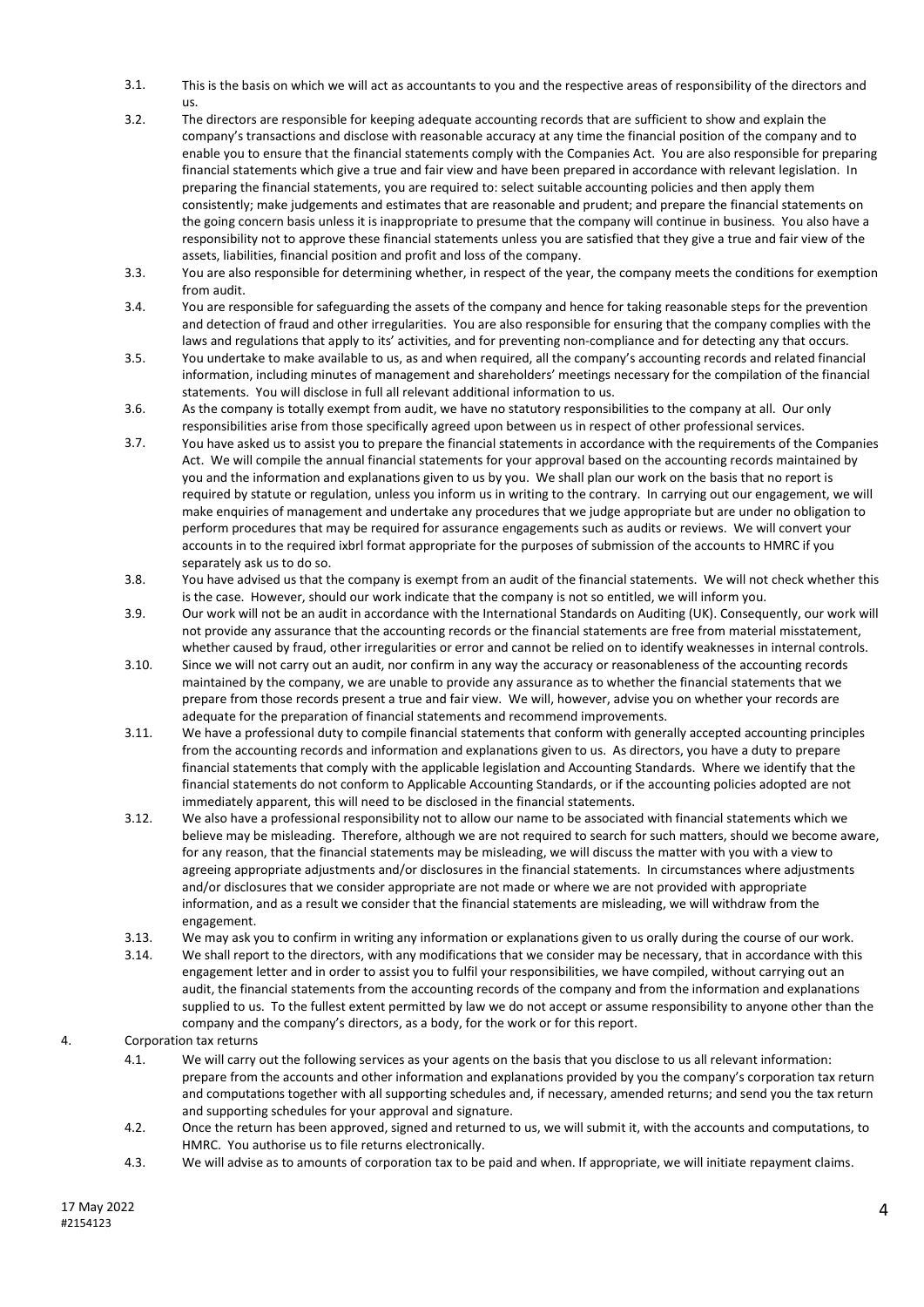- 4.4. We will advise as to claims and elections arising from the tax return and from information supplied by you and, where instructed by you, we will make such claims and elections.
- 4.5. We will attend to notices of assessment, lodging appeals against incorrect assessments as appropriate.
- 4.6. We will deal with all communications relating to the company's tax return addressed to us by HMRC or passed to us by you. However, if HMRC choose your return for enquiry, we will seek further instructions.
- 4.7. We will prepare the tax provisions and disclosures for the company's statutory accounts.
- 4.8. You are responsible for making correct returns and for paying tax on time. Under the corporation tax regime, there are a number of key dates by which returns and payments must be made. Failure to meet the deadlines may result in automatic penalties and/or interest.
- 4.9. We will advise you on specific matters if you ask us to.
- 5. Accounting and VAT services
	- 5.1. If you instruct us to prepare your VAT return, we will: prepare books of account from original records and vouchers prepared or provided by you to the extent necessary to enable your VAT returns to be prepared; prepare the quarterly VAT returns from those bookkeeping records; advise you of the VAT due; submit your quarterly VAT return; register for you to make your VAT payment by direct debit and submit your EC sales list based on information supplied by you.
	- 5.2. You authorise us to file all returns electronically.
	- 5.3. You remain responsible for making correct returns and for paying the VAT on time. If you do not submit returns or make payments on time, you may be charged penalties or interest.
- 6. PAYE, P11Ds and similar employee tax return matters
	- 6.1. If you ask us to maintain your payroll records, we will run the payroll from information provided by you, and provide you with payslips and the monthly wages reports. At the year-end, we will, if requested, produce any necessary annual summaries and forms P60.
	- 6.2. If there is any further information that we require to prepare your payroll, for example CIS information, then you will provide us with the figures necessary to incorporate in the return.
	- 6.3. If you ask us to prepare your forms P11D and related forms (returns of expenses and benefits in kind of employees), then we will prepare these from information provided by you. We will send them to you for your approval. You should check these forms carefully to ensure that there are no expenses or benefits that are not included on the forms.
	- 6.4. You are responsible for providing timely and accurate information to enable the forms to be completed, and for paying any liability on time. If the forms are not filed on time, or if payments are not made on time, you may be subject to interest and penalties.
- 7. Limited liability directorship (LLP) requiring an audit
	- 7.1. Your and our responsibilities in this regard are the same as those for a company that requires an audit, save that the accounts will be prepared in accordance with the legislation and accounting standards applicable to LLPs. Please see the section entitled "A company requiring an audit".
- 8. Limited liability partnership (LLP) not requiring an audit.
	- 8.1*.* Your and our responsibilities in this regard are the same as those for a company not requiring an audit, save that the accounts would be prepared in accordance with the legislation and accounting standards applicable to LLPs. Please see the section entitled "a company not requiring an audit".
- 9*.* Partnership and sole trader accounts
	- 9.1. You will be responsible for the reliability, accuracy and completeness of the accounting records. You have undertaken to make available to us, as and when required, all of your accounting records and related financial information, necessary to carry out our work. You will provide us with all information and explanations relevant to the purpose and compilation of the financial information, and you will disclose to us all relevant information in full.
	- 9.2. You are also responsible for ensuring that, to the best of your knowledge and belief, financial information, whether used by the business or for the financial statements, is accurate and complete. You are also responsible for ensuring that the activities of the business are conducted honestly, and for safeguarding the assets of the business and for taking reasonable steps to prevent and detect fraud and other irregularities. You are responsible, in addition, for ensuring that the business complies with the laws and regulations that apply to its activities, and for preventing non-compliance, and for detecting any that occurs.
	- 9.3. You have asked us to help you prepare accounts. We will compile the financial information for your approval based on the accounting records maintained by you and the information and explanations given to us by you. We shall plan our work on the basis that no report is required by statute or regulation, unless you inform us in writing to the contrary. In carrying out our engagement we will make enquiries and undertake any procedures that we judge appropriate but are under no obligation to perform procedures that may be required for assurance engagements such as audits or reviews.
	- 9.4. Our work will not be an audit of the financial information in accordance with International Standards on Auditing (UK) issued by the APB. Consequently our work will not provide any assurance that the accounting records or the financial information are free from material misstatement, whether caused by fraud, other irregularities or error and cannot be relied on to identify weaknesses in internal controls. Since we have not carried out an audit, nor confirmed in any way the accuracy or reasonableness of the accounting records maintained by you, we are unable to provide any assurance as to whether the financial information that we prepare from those records presents a true and fair view. We will, however, advise you on whether your records are adequate for the preparation of the financial information and recommend improvements.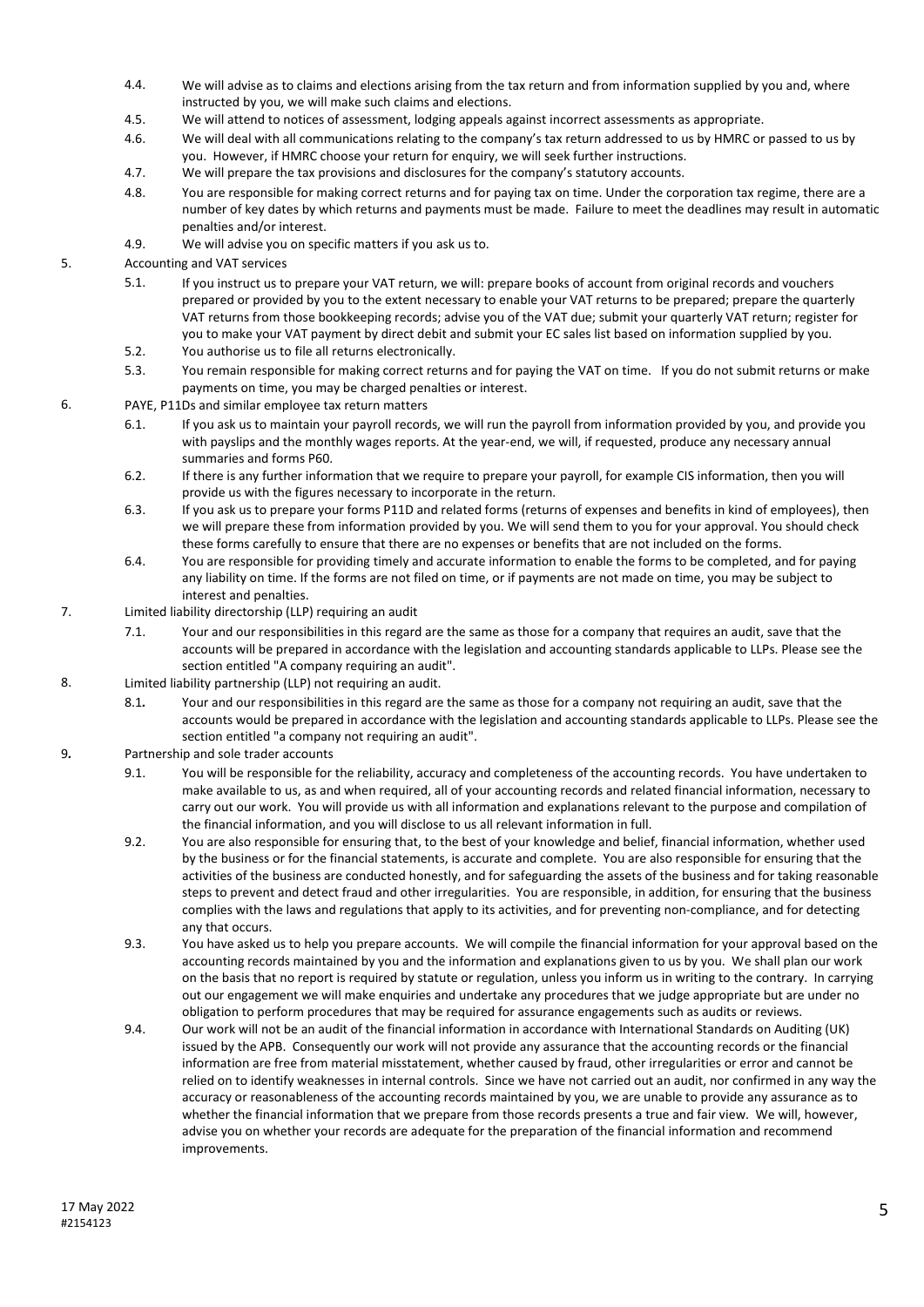- 9.5. We have a professional duty to compile financial information that conforms with the generally accepted accounting principles selected by management as being appropriate for the purpose for which the information is prepared. Where we produce a balance sheet within the accounts, the financial reporting framework on which the information has been compiled, its purpose and limitations will be disclosed in an accounting policy note to the financial information and will be referred to in our accountants report. We also have a professional responsibility not to allow our name to be associated with financial information which we believe may be misleading. Therefore, although we are not required to search for such matters, should we become aware, for any reason, that the financial information may be misleading, we will discuss the matter with you with a view to agreeing appropriate adjustments and/or disclosures in the financial information. In circumstances where adjustments and/or disclosures that we consider appropriate are not made or where we are not provided with appropriate information, and as a result we consider that the financial information is misleading, we will withdraw from the engagement.
- 9.6. As part of our normal procedures, we may request you to provide written confirmation of any information or explanations given by you orally during the course of our work. You will approve and sign the financial information thereby acknowledging responsibility for it, including the appropriateness of the financial reporting framework on which it has been compiled, and for providing us with all information and explanations necessary for its compilation.
- 9.7. We shall report to you that in accordance with this engagement letter we have compiled, without carrying out an audit, the financial information from the accounting records of the entity and from the information and explanations supplied to us. The report should not be used for any purpose other than as set out in this engagement letter. To the fullest extent permitted by law we do not accept or assume responsibility to anyone other than the addressee of the report, for our work or for our report.
- 10. Partnership and LLP tax returns
	- 10.1. We will carry out the following services as your agents on the basis that you disclose to us all relevant information:
		- 10.1.1. prepare from the accounts and other information and explanations provided by you the tax return and computations together with all supporting schedules and, if necessary, amended returns;
		- 10.1.2. forward to you the tax return and supporting schedules for your approval and signature. Once the return has been approved and signed and returned to us, we will submit it, with the accounts and computations, to HMRC. You authorise us to file returns electronically;
		- 10.1.3. deal with HMRC regarding any amendments required to the tax return and prepare any amended returns that may be required;
		- 10.1.4. advise as to possible claims and elections arising from the tax return and from information supplied by you and, where instructed by you, we will make such claims and elections in the form and manner required by HMRC;
		- 10.1.5. As part of our report we are required to note any substantial departures from the 'Guidelines Accounting Procedures and Systems' that we discover during the course of our work in preparation of our report.
		- 10.1.6. deal with all communications relating to the LLP's tax return addressed to us by HMRC or passed to us by you.
	- 10.2. However, if HMRC choose your return for enquiry, this work will be the subject of a separate assignment and we will seek further instructions from you.
	- 10.3. You are legally responsible for making correct returns.
- 11. A charity requiring an examination
	- 11.1. As trustees of the charity, or directors of a charitable company, you are responsible for maintaining proper and adequate accounting records and an appropriate system of internal control. You are also responsible for preparing the annual report and financial statements that give a true and fair view and have been prepared in accordance with Applicable Accounting Standards. As trustees of a charity, or directors of a charitable company, you have a duty under the Charities Act 2011, and/or the Companies Act 2006, to prepare an annual report (and directors' report if applicable) for each financial year complying in its form and content with regulations made under the Charities Act 2011. You should also have regard to all relevant Statements of Recommended Practice (SORP).
	- 11.2. Under the Charities Act 2011, we have a statutory responsibility to state whether or not any matters have come to our attention to which in our opinion, attention should be drawn in order to enable a proper understanding of the accounts to be reached, and to report whether or not any matter has come to our attention in connection with the examination which gives us reasonable cause to believe that in any material respect: accounting records have not been kept by the charity, or charitable company, in accordance with the regulations; the accounts are not in agreement with the accounting records; and the accounts do not comply with the accounting requirements of the regulations.
	- 11.3. We are also required to report any of the following matters that have become apparent during the course of our examination: whether there has been any material expenditure or action which appears not to be in accordance with the trusts of the charity, or charitable company; whether any information or explanation to which we are entitled under regulation 33 of the Charities (Accounts and Reports) Regulations 2008 has not been afforded to us; and whether any information in the trustees' statutory annual report is inconsistent in any material respect with that in the financial statements.
	- 11.4. We shall plan our work on the basis that an examination report is required for the year, unless you inform us in writing that either: the charity, or charitable company, requires an audit of the accounts; or the charity, or charitable company, requires neither an audit nor an examination report.

6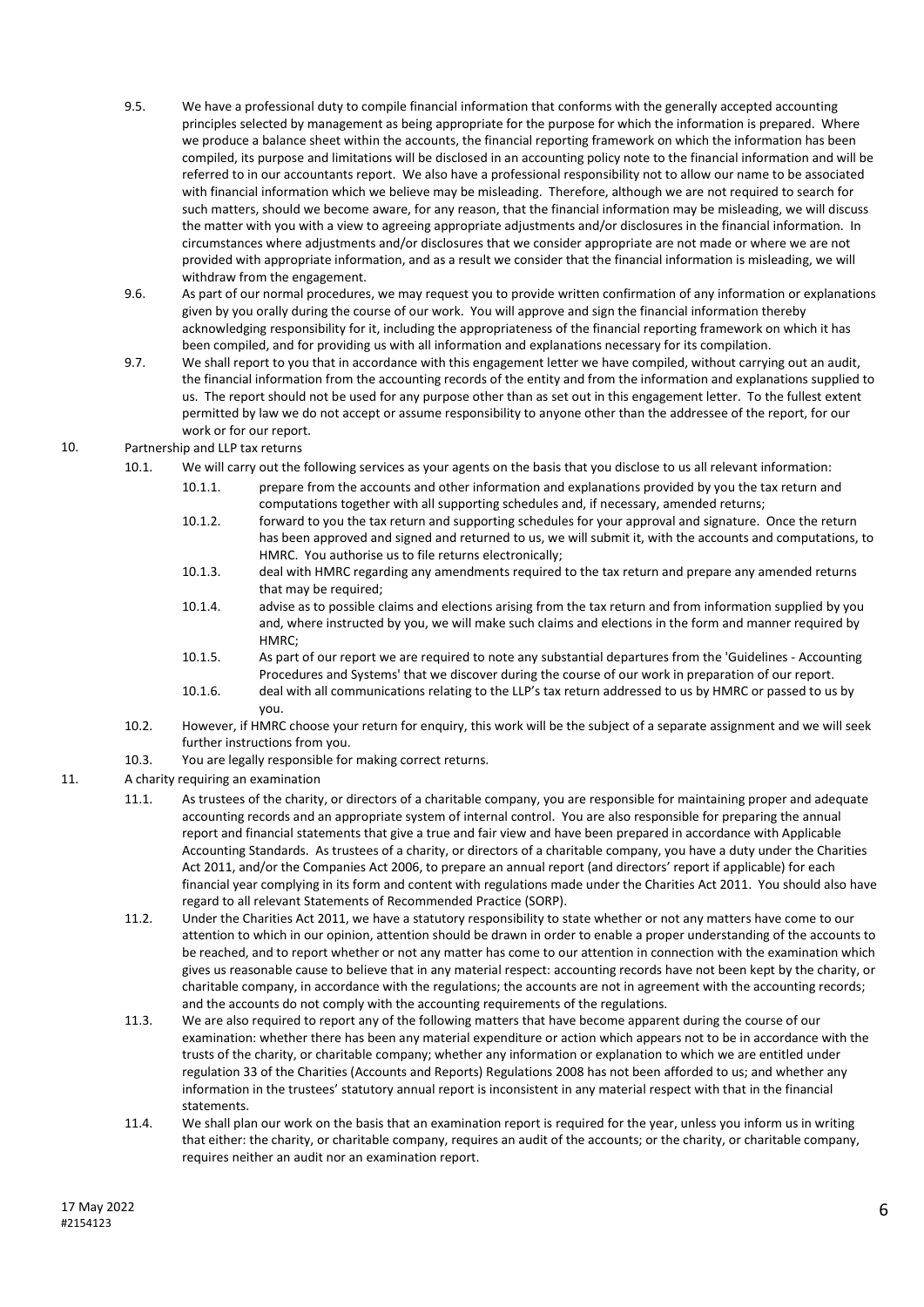- 11.5. If you instruct us to carry out an audit, then a separate letter of engagement will be required.
- 11.6. If you inform us that the charity, or charitable company, requires neither an audit nor an examination, then we shall have no responsibilities to the charity, or charitable company, except those specifically agreed upon between us in respect of other professional services.
- 11.7. If our work shows that the charity, or charitable company, is not entitled to exemption from an audit of the accounts, or should we be unable to reach a conclusion on this matter, then we will not issue any report and will notify you in writing of the reasons. In these circumstances, if appropriate, we will discuss with you the need to appoint an auditor.
- 11.8. We have a statutory duty to report to the Charity Commission (CC) under section 156 of the Charities Act 2011 such matters (concerning the activities or the affairs of the charity, or charitable company, or any connected institution or body corporate) of which we become aware during the course of our examination which are (or are likely to be) of material significance to the CC in the exercise of their powers of inquiry into, or acting for the protection of, charities.
- 11.9. Our examination will be conducted in accordance with the Charity Commission's 'Directions and Guidance Notes for the Carrying out of an Independent Examination'. Our procedures will consist of comparing the accounts with the accounting records, making limited enquiries of the officers of the charity, or charitable company, and only in certain circumstances seeking independent evidence to support entries in accounting records, or the presentation of the accounts. We shall also review the trustees' report.
- 11.10. Our examination is not designed to identify all significant weaknesses in the charity's, or charitable company's, systems but, if such weaknesses come to our notice during the course of our examination which we think should be brought to your attention, we shall report them to you. Any such report may not be provided to third parties without our prior written consent. Such consent will be granted only on the basis that such reports are not prepared with the interests of anyone other than the charity, or charitable company, in mind and that we accept no duty or responsibility to any other party as concerns the reports.

As part of our normal procedures, we may request you to provide written confirmation of oral representations which we have received from you during the course of the examination on matters having a material effect on the account and statement.

To assist us with the examination of your financial statements, we shall request sight of all documents or statements, including the trustees' report, which are due to be issued with the financial statements. If it is proposed that any documents or statements which refer to our name, other than the examined financial statements, are to be circulated to third parties, please consult us before they are issued.

The responsibility for safeguarding the assets of the charity, or charitable company, and for the prevention and detection of fraud, error and non-compliance with laws or regulations rests with yourselves. Our examination should not be relied upon to disclose all material misstatements or frauds, errors or instances of non-compliance as may exist.

We shall not be treated as having notice, for the purposes of our examination responsibilities, of information provided to members of our firm other than those engaged in the examination.

Once we have issued our report, we have no further direct responsibility in relation to the financial statements for that financial year.

- 11.11. We will carry out the following services as your agents on the basis that you will make full disclosure to us of all relevant information: prepare the accounts based on accounting records maintained by you; provide assistance to the charity secretary by preparing and lodging returns with the Registrar of Companies; and investigate irregularities and fraud upon receiving specific instructions.
- 11.12. We will carry out the following taxation services as your agents on the basis that you will make full disclosure to us of all relevant information:
	- 11.12.1. prepare from the accounts and other information and explanations provided by you the charity's tax return and computations together with all supporting schedules and, if necessary, amended returns.
	- 11.12.2. forward to you the tax return and supporting schedules for your approval and signature. Once the return has been approved and signed and returned to us, we will submit it, with the accounts and computations, to HMRC. You authorise us to file returns electronically under HMRC Electronic Lodgement Service.
	- 11.12.3. advise as to amounts of corporation tax to be paid and the dates by which the charity should make the payments and if appropriate, we will initiate repayment claims when tax appears to have been overpaid.
	- 11.12.4. advise as to claims and elections arising from the tax return and from information supplied by you and, where instructed by you, we will make such claims and elections in the form and manner required by HMRC.
	- 11.12.5. agree with HMRC the charity's liability to corporation tax and attend to notices of assessment, lodging appeals against incorrect assessments as appropriate.
	- 11.12.6. Deal with all communications relating to the charity's tax return addressed to us by HMRC or passed to us by the charity. However, if HMRC choose your return for enquiry, we will seek further instructions from you.
- 11.13. We will prepare the tax provisions and disclosures to be included in the charity's, or charitable company's, statutory accounts.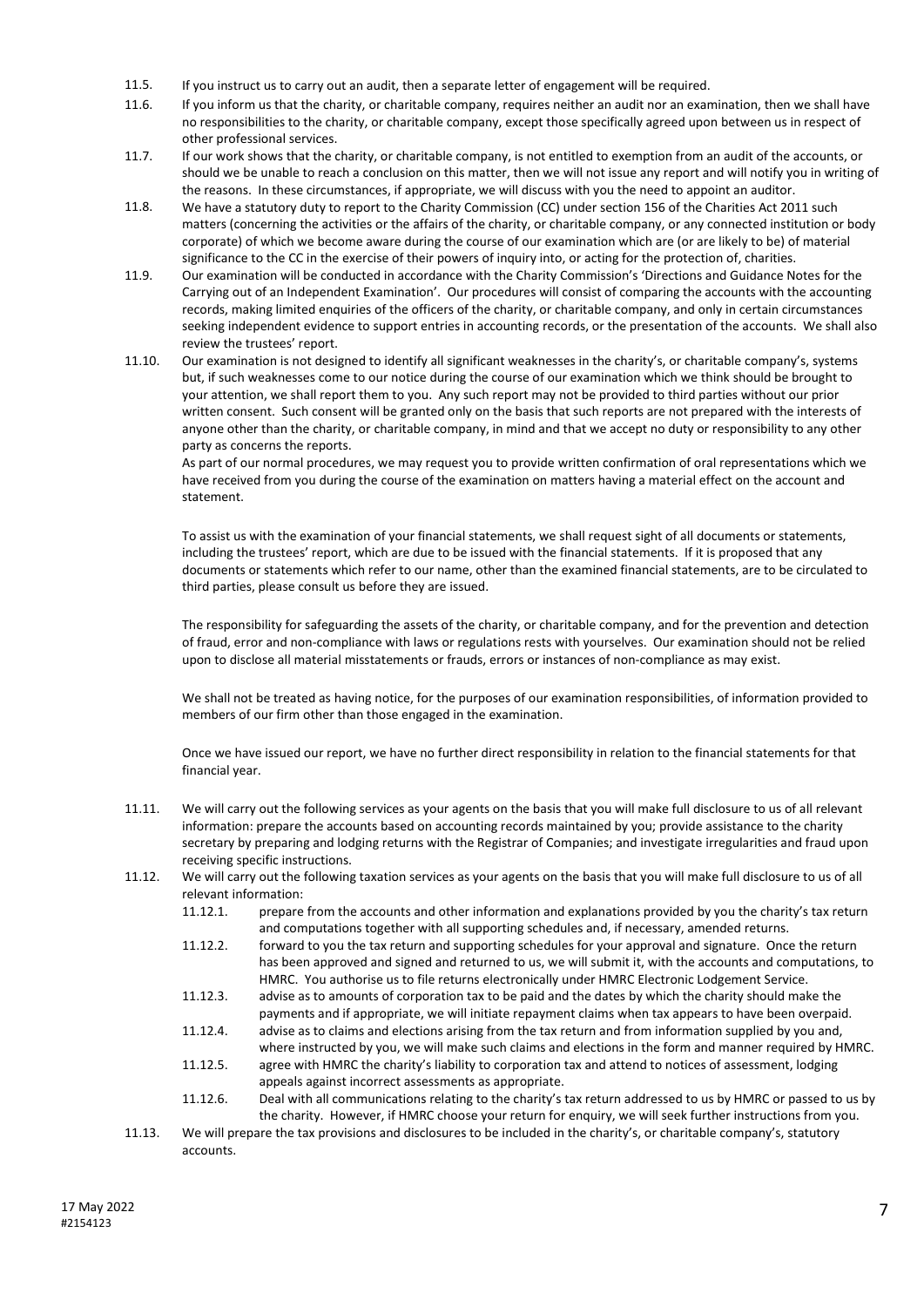11.14. You are legally responsible for making correct returns and for payment of tax on time.

12. A club

- 12.1. We will compile unaudited accounts based on your books and records and information and explanations you give to us.
- 12.2. Accounts will be sent to you for approval, which will be confirmed with your signature on a certificate, which forms part of the accounts.
- 12.3. We shall report that in accordance with your instructions, we have compiled without carrying out an audit, the accounts from the accounting records of the trust and from the information and explanations supplied to us.
- 12.4. We have a professional duty to compile accounts that conform to generally accepted accounting principles. Additionally, we have a professional responsibility not to allow our name to be associated with accounts, which may be misleading. In extreme cases where this matter cannot be resolved, we will withdraw from the engagement and will notify you in writing.
- 12.5. You undertake to make available to us, as and when required, all the accounting records and related financial information necessary for the compilation of the accounts. You will disclose to us of all relevant information.
- 12.6. You will ensure that to the best of your knowledge and belief, financial information whether used for the accounts is reliable; that the activities of the club are conducted honestly, that its assets are safeguarded, and for establishing arrangements designed to deter fraudulent or other dishonest conduct and to detect any that occurs.
- 12.7. You will also ensure that you comply with any laws and regulations applicable to your activities, and establish arrangements designed to prevent any non-compliance with laws and regulations and to detect any that occur.
- 12.8. We will prepare your corporation tax return together with all supporting schedules and prepare calculation of your selfassessment of tax. We will also check any calculations issued by HMRC.
- 12.9. We will forward to you your tax return form and supporting schedules in duplicate for your approval and signature. Once the return has been approved and signed by you and returned to us, we will submit it to HMRC. You authorise us to file the return electronically.
- 12.10. We will advise you as to amounts of tax to be paid and the dates by which you should make the payments, including payments on account and the balancing payment, and if appropriate we will initiate repayment claims when tax appears to have been overpaid.
- 12.11. We will deal with HMRC regarding any amendments required to your return and prepare any amended returns which may be required.
- 12.12. We will advise as to possible claims and elections arising from the tax return and from information supplied by you and, where instructed by you, we will make such claims and elections in the form and manner required by HMRC.
- 12.13. We will deal with all communications relating to your return addressed to us by HMRC or passed to us by you. However, if HMRC choose your return for enquiry this work will be the subject of a separate assignment and we will seek further instructions from you.
- 12.14. You are legally responsible for making correct returns and for payment of tax on time.
- 13. Company secretarial services
	- 13.1. We will:
		- 13.1.1. If we are appointed secretary of the company, then we will procure that our company, Wellco Secretaries Ltd, acts as secretary of the company;
		- 13.1.2. complete your annual compliance statement and, after obtaining your approval, submit it to Companies House;
		- 13.1.3. maintain the statutory records (but not the minute book, which you should maintain).;
		- 13.1.4. prepare relevant forms for any change in officers of the company, registered office, share issues etc;
		- 13.1.5. prepare dividend certificates as necessary, together with minutes of directors meetings; and
		- 13.1.6. submit information to Companies House in paper or electronic form at our option
	- 13.2. You will keep us informed of all matters affecting the company's statutory affairs, and in particular if there are any changes in persons with significant control.
	- 13.3. You will indemnify us against any losses that we may suffer as a result of the company's directors taking action, or failing to take action, in accordance with their statutory or fiduciary duties.
	- 13.4 If we provide you with a registered office, and we cease to provide that service, you will change the company's registered office from our address. If you do not do so, then you authorise us to change that company's registered office to such address that we consider appropriate.
	- 13.5 If the address at which we provide a registered office changes, then we will change the registered office of the company. We will not reimburse any costs that you may incur as a result of us doing so.
	- 13.6 Payment for acting as company secretary and registered office is charged in advance. There is no refund if you cease to use our services partway through the year.
- 14. Payroll services
	- 14.1. We will provide the following services: processing payroll on a weekly or monthly basis as appropriate; advising you of amounts payable to the HMRC and your employees and providing payroll summaries; completing, on your behalf, SSP and SMP records; and completing, on your behalf, appropriate HMRC returns and forms P60and P45.
	- 14.2 If applicable, you will provide us with details of construction industry scheme deductions suffered that you wish to offset against your PAYE payments. This information must be received in good time for us to make the necessary offset calculations.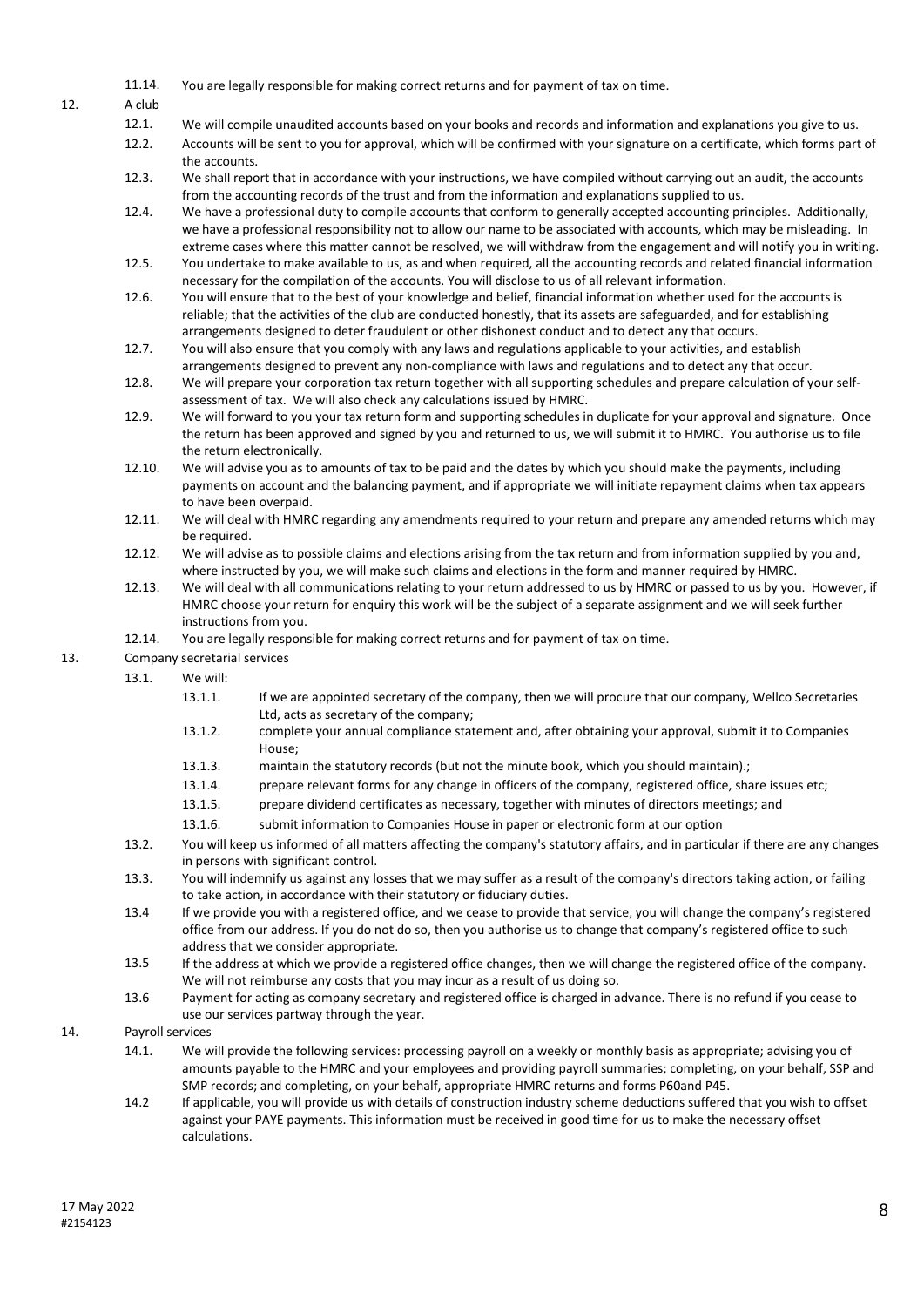- 14.3 We will allow for deductions from each employee's earnings the amount advised by you in respect of pension contributions or other deductions. Unless separately agreed, you are responsible for enrolling your employees in pension schemes as appropriate.
- 14.4 You are responsible for ensuring that your employees are entitled to work in the UK.
- 14.5. Your statutory obligations of employers cannot be delegated or sub-contracted to agents and the ultimate responsibility for maintaining adequate payroll records remains with the employer at all times. You are responsible for the accuracy of all employee payroll matters and HMRC returns and you should check these carefully to ensure that they are correct. You should perform periodic spot-checks on the information that we hold to ensure that it is accurate and up to date. We draw your attention to the strict rules and time limits for the submission of PAYE returns; it is therefore essential that we receive full information from you on a prompt basis to enable us to ensure that the returns are made by you by the due dates. Please ensure that you send us immediately copies of any communications from HMRC regarding payroll-related matters.
- 14.6. You will advise us of all changes of personnel and the personal circumstances of employees as quickly as possible in order that this information may be processed during the correct payroll period. These changes include the addition of new employees, salary increases, changes in PAYE coding, car benefit arrangements, non-statutory additions or deductions and termination of employment. We will not make changes to our standing data without proper documented authority from you.
- 15. Management accounts and bookkeeping
	- 15.1 If we prepare management accounts, we do so on the basis of information provided by you. Management accounts are designed to assist you to manage your business. They are not necessarily designed to show a true and fair view in the same way as the annual statutory accounts would, and they may contain approximations and estimates that may not be appropriate for annual statutory accounts. If you intend to use the management accounts for any other purpose, or if you intended to base a significant decision upon the accounts, then you must tell us in advance so that we can take that into account in the preparation of those accounts.
	- 15.2 We will agree separately with you the nature of the management accounts that you require us to prepare, and the source of the information upon which they are based.
	- 15.3 Where we maintain your accounting records, we will agree separately the scope of our work, and what is expected of you. However, bear in mind that you have ultimate responsibility for the completeness and accuracy of your accounting records, and we can only process that information that is provided to us.

## 16. Personal tax services

- 16.1. We will prepare your tax return together with all supporting schedules and calculate of your self-assessment tax liability. We will also check any calculations issued by HMRC.
- 16.2. We will send your tax return form and supporting schedules to you for your approval and signature. Once the return has been approved, signed and returned to us, we will submit it to HMRC. You authorise us to file the return electronically.
- 16.3. We will advise you as to amounts of tax to be paid and when, including payments on account and the balancing payment, and if appropriate we will initiate repayment claims
- 16.4. We will deal with HMRC on amendments required to your return and prepare any necessary amended returns.
- 16.5. We will advise as to possible claims and elections arising from the tax return and from information supplied by you and, where instructed, we will make such claims and elections.
- 16.6. We will deal with all communications relating to your return addressed to us by HMRC or passed to us by you. However, if HMRC choose your return for enquiry we will seek further instructions.
- 16.7. We will advise you on matters where you request advice and which are within our expertise.
- 16.8. You are responsible for making correct returns and for payment of tax on time.
- 16.9. If it is relevant to prepare accounts in connection with your affairs, our responsibilities are that:
	- 16.9.1. we will compile unaudited accounts based on your books and records and information and explanations provided to us; and
	- 16.9.2. we shall report that in accordance with your instructions, we have compiled without carrying out an audit, the accounts from the accounting records and from the information and explanations provided to us.
- 16.10. We have a professional duty to compile accounts that conform to generally accepted accounting principles and not to allow our name to be associated with accounts that may be misleading.
- 16.11. We will send you the accounts. We will not specifically ask for your approval of them, but you should study them carefully and satisfy yourself that they are correct. The figures in these accounts will form part of the entries on your tax return.
- 16.12. You agree to:
	- 16.12.1. to make available to us all necessary and relevant accounting records and information;
	- 16.12.2. to ensure that information used for the accounts is reliable;
	- 16.12.3. that your activities are conducted honestly, that your assets are safeguarded, and that you establish
	- arrangements designed to deter fraudulent or other dishonest conduct and to detect any that occurs;
	- 16.12.4. that you comply with any laws and regulations applicable to your activities, and make arrangements to prevent any non-compliance with laws and regulations and to detect any that occur; and
	- 16.12.5. for examining the accounts that we send to you and ensuring that they are correct.
- 16.13. If you are married, then you consent to us disclosing to your spouse information about your tax affairs.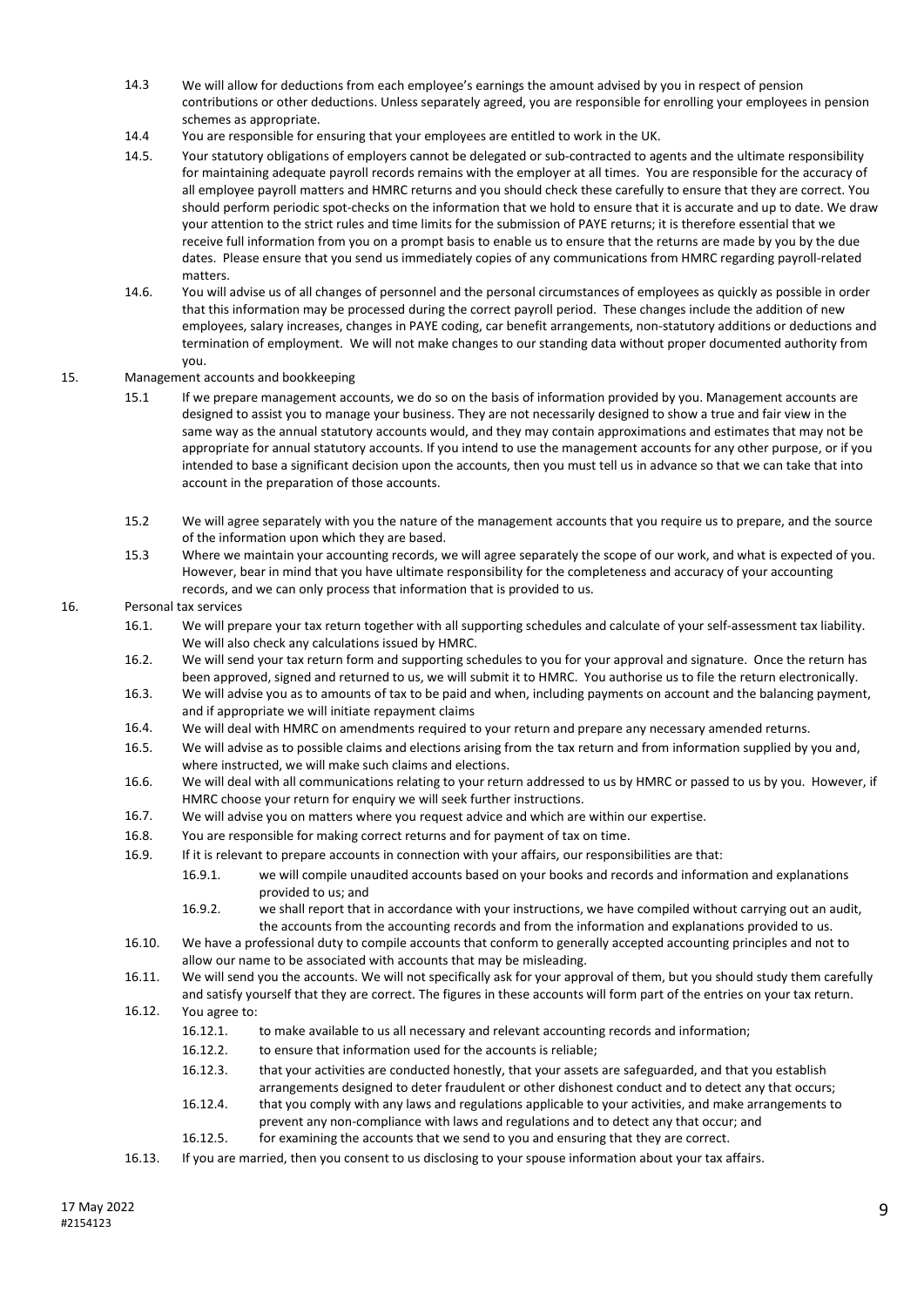- 17. Taxation returns of a trust
	- 17.1. We will prepare your tax return together with all supporting schedules and prepare calculation of your self-assessment of tax. We will also check any calculations issued by HMRC.
	- 17.2. We will forward to you your tax return form and supporting schedules in duplicate for your approval and signature. Once the return has been approved and signed by you and returned to us, we will submit it to HMRC. You authorise us to file the return electronically.
	- 17.3. We will advise you as to amounts of tax to be paid and the dates by which you should make the payments, including payments on account and the balancing payment, and if appropriate we will initiate repayment claims when tax appears to have been overpaid.
	- 17.4. We will deal with HMRC regarding any amendments required to your return and prepare any amended returns that may be required.
	- 17.5. We will advise as to possible claims and elections arising from the tax return and from information supplied by you and, where instructed by you, we will make such claims and elections in the form and manner required by HMRC.
	- 17.6. We will deal with all communications relating to your return addressed to us by HMRC or passed to us by you. However, if HMRC choose your return for enquiry, we will seek further instructions from you.
	- 17.7. You are legally responsible for making correct returns and for payment of tax on time.
	- 17.8. To enable us to carry out our work you agree:
		- 17.8.1. to make a full disclosure to us of all sources of income, charges, allowances and capital transactions and to provide full information necessary for dealing with your affairs: we will rely on the information and documents being true, correct and complete and will not audit the information or those documents;
		- 17.8.2. to respond quickly and fully to our requests for information and to other communications from us;
		- 17.8.3. to provide us with information in sufficient time for your tax return to be completed and submitted by the due date; and
		- 17.8.4. to forward to us on receipt copies of all Inland Revenue statements of account, PAYE coding notices, notices of assessment, letters and other communications received from HMRC to enable us to deal with them as may be necessary within the statutory time limits.

# 18. General tax and other services

- 18.1. This part of the terms and conditions apply where you want to be able to consult us for ad hoc advice, but do not want us to be responsible for any specific compliance obligations.
- 18.2. We will advise you on taxation and general financial matters from time to time as requested by you.
- 18.3. We will not be responsible for advising you on matters unless we have been specifically requested to do so.
- 18.4. We are not responsible for ensuring your compliance with any tax reporting obligations unless and to the extent that we have been specifically requested to do so in advance.
- 18.5. Because tax rules change frequently you must ask us to review any advice already given if a transaction is delayed, or if an apparently similar transaction is to be undertaken.
- 19. General terms and conditions applicable to all services provided by Wellden Turnbull Ltd
	- 19.1. All of the rest of these terms and conditions apply to all services supplied by us including those that have been separately agreed in writing, or that you have instructed us to perform either orally or by your actions.
	- 19.2. You may not rely on any advice unless it has been confirmed to you in writing.
	- 19.3. We will be pleased to assist you generally in any matters within our expertise if you advise us in good time of any proposed transactions and request advice. However, because tax and other rules change frequently you must ask us to review any advice already given if a transaction is delayed, or if an apparently similar transaction is to be undertaken.
	- 19.4. In the case of a company, we will be pleased also to advise the shareholders, directors and executives, and in the case of a partnership, the partners, on their personal income tax and capital tax positions. In such cases, we will need to agree separate terms with the individuals concerned. You should not assume that any advice to a company or partnership takes into account the circumstances of individual shareholders, directors or partners.
	- 19.5. Many of the services we provide are of a continuing nature and we will not refer to you each time something needs to be done. If work has been partly performed and you dispense with our services, work done to that date on matters that are partly completed will still be payable. If you wish us to stop working on your affairs, then you should let us know immediately.
- 20. Excluded services
	- 20.1. You will deal with all matters other than those matters where you specifically instruct us. Such matters may include, but will not be limited to: forms CT61, P60's, P11'ds, CIS returns and VAT returns. You should not assume that we are dealing with something unless we have agreed that we are, regardless of how necessary it may be. In particular, we will not advise on, or consider your entitlement to, tax credits or other benefits unless specifically requested to do so.
	- 20.2. Unless agreed specifically in a separate engagement letter, we are not responsible for your compliance with the International Tax Compliance (United States of America) Regulations 2013, produced as a result of FATCA. In particular, we are not responsible for the categorisation of any UK entity into either a Financial Institution (FI) or an active or passive Non-Financial Foreign Entity (NFFE) nor, if a Financial Institution, for its registration with the US Internal Revenue Service (IRS) and subsequent submission of the required annual returns to HM Revenue & Customs.
- 21. Taxation advice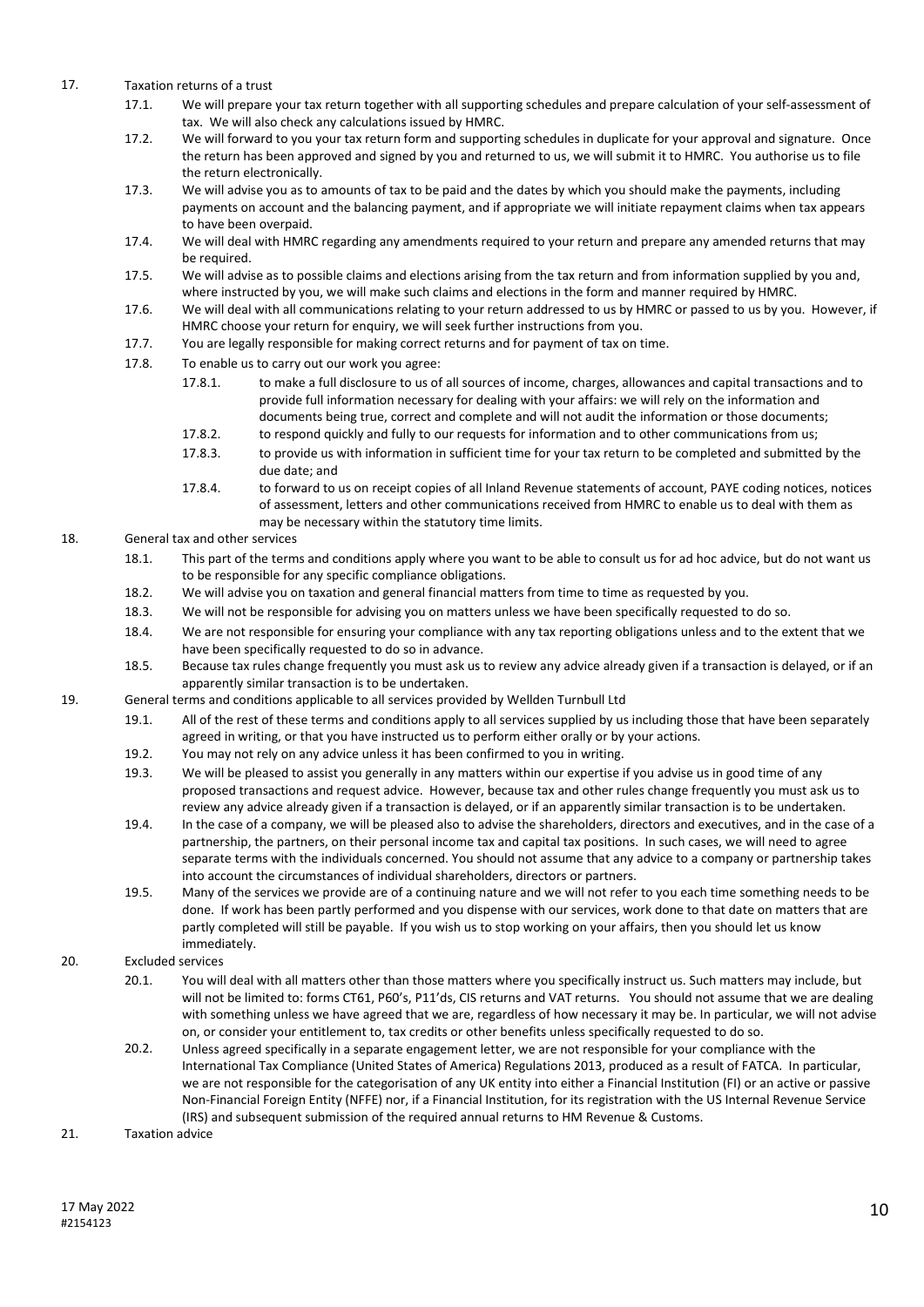- 21.1. We can provide you with tax planning advice on matters within our expertise if you ask us to do so. If we are not asked to provide advice, then whilst tax planning opportunities may occur to us in reviewing your affairs, and we may bring these to your attention, we do not undertake to do so and you should not assume that we have reviewed your affairs and provided you with all relevant advice unless you have asked us to.
- 21.2. Where we provide tax planning advice, we will advise on those strategies and techniques of which we are aware, and which we consider appropriate to your circumstances, taking into account not only the strategies, but also the cost and work in their implementation, and your appetite for risk. However, we are not aware of all tax planning strategies (and indeed nobody can be) and we do not accept any liability for not recommending strategies because we are not aware of them.
- 21.3. We will not recommend tax strategies that we consider artificial, or lacking commercial justification, and we will not normally recommend schemes marketed by third party promoters.
- 21.4 Where we provide advice on taxation or any other matter, and we give a view of the law or practice, that is our view. It is possible that, for example HMRC, or on appeal a Tribunal, will argue for, or take a different, view. Where we illustrate our view by reference to HMRC manuals or published statements, you should be aware that HMRC does not consider itself bound by such publications, but that it is entitled to argue for a different interpretation if it so wishes

# 22. Your responsibilities

- 22.1. To enable us to carry out our work you agree: to disclose to us all information relevant to the work we are undertaking (for example, where we are preparing your tax return, you will inform us of all sources of income, charges, allowances and capital transactions and will provide full information necessary for dealing with your affairs): we will rely on the information and documents being true, correct and complete and will not audit the information or those documents except to the extent that we consider necessary if we are carrying out an audit (although this does not relieve you of the obligation to provide complete and accurate information); to respond quickly and fully to our requests for information and to other communications from us; to provide us with information in sufficient time for your affairs to be dealt with in good time and to forward to us on receipt copies of all communications received from third parties (for example, HMRC) to enable us to deal with them as may be necessary within the statutory time limits.
- 23. Provision of information by third parties
	- 23.1. You agree that we can approach appropriate such third parties for information that we consider necessary to deal with your affairs.
	- 23.2. You should always send us the originals or copies of all communications you receive from the HMRC, even where HMRC is authorised to correspond with us directly.

## 24. Electronic communication

- 24.1. Internet communications are capable of data corruption and therefore we do not accept any responsibility for changes made to such communications after their despatch. It may therefore be inappropriate to rely on advice contained in an email without obtaining written confirmation of it. We are not responsible for any errors or problems that may arise with internet communication and you bear all risks connected with sending commercially sensitive information. If you do not agree to accept this risk, you should notify us in writing that e-mail is not an acceptable means of communication.
- 24.2. It is the responsibility of the recipient to carry out a virus check on any attachments received.
- 24.3. Where we provide accounting software in the Cloud, this will be provided by a third party (the 'Cloud Supplier'). The third party has entered into a confidentiality agreement with us to ensure compliance with our obligations. The service provided by the Cloud Supplier will be a discrete web based hosted facility, and you agree that access will also be provided to the firm and the third party.

We are not liable for any interruption of service provided by the Cloud Supplier. However, we will liaise with them to help ensure that normal service is resumed as soon as possible.

# 25. Investment advice

- 25.1. Although we are not authorised by the Financial Conduct Authority (FCA) to conduct investment business, we are licensed by the Institute of Chartered Accountants in England and Wales to provide certain limited investment services where these are complementary to, or arise out of, the professional services we are providing to you. Such assistance may include: advising on investments generally, but not recommending a particular investment or type of investment; advising on the sale of a contractually based investment other than disposing of any rights or interests which you may have as a member of a personal pension scheme; advising and assisting you in transactions concerning shares or other securities not quoted on a recognised exchange; managing investments or acting as trustee (or donee of a power of attorney) where decisions to invest are taken on the advice of an authorised person and referring you to a Permitted Third Party (PTP) (an independent firm authorised by the FCA) and assisting you and the PTP during the course of any advice given by that party. This may include comment on, or explanation of, the advice received (but we will not make alternative recommendations). The PTP will issue you with his own terms and conditions letter, will be remunerated separately for his services and will take full responsibility for compliance with the requirements of the Financial Services and Markets Act 2000. We may receive commission from such an introduction, in which case you will be informed of the expected size and nature of such commission at the time of the introduction.
- 25.2. We may also, on the understanding that the shares or other securities of the company are not publicly traded, advise a company and its existing or prospective shareholders in relation to exercising rights, taking benefits or share options valuation and methods; arrange any agreements in connection with the issue, sale or transfer of the company's shares or other securities; arrange for the issue of new shares; and act as the addressee to receive confirmation of acceptance of offer documents etc.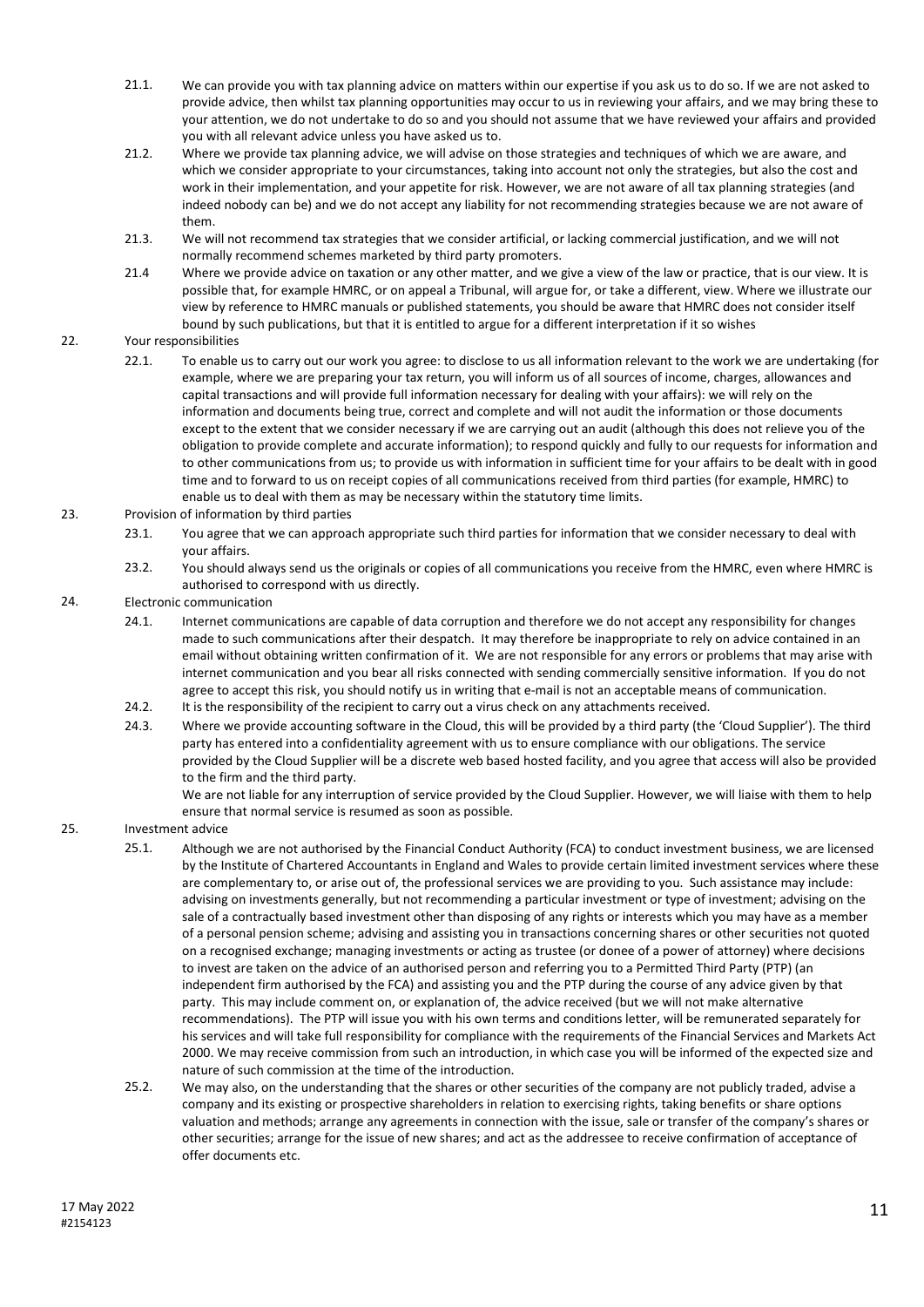- 25.3. Where we have referred you to a PTP, it is their responsibility to make the appropriate statutory disclosures to you in respect of any investment advice you may ask them to give, and it will be their responsibility to make themselves aware of your personal and financial circumstances they may need to give proper investment advice. Where you have consulted a specialist recommended by us, we are entitled to discuss with them any aspect of your affairs and provide any information they may need in the performance of their services to you. This will be done unless you give us written notice to the contrary.
- 25.4. Where you have sought financial advice from parties not known to us, we will only disclose information to them on those matters for which they have specifically asked, and only with your express authority in writing.
- 25.5. We take care to ensure that we refer you to competent and properly qualified advisers. However, we cannot be held responsible for any deficiencies in their advice or for the performance of any investments they recommend.
- 25.6. If you are dissatisfied in any way with our services described in this section, you should follow the procedures set out in the "Quality of Service" section below. In the unlikely event that we cannot meet our liabilities to you, you may be able to claim compensation under the Chartered Accountants' Compensation scheme.

## 26. Third party advice

26.1. On occasions we may obtain advice on your behalf from third parties, for example lawyers or surveyors. Where we do so, we are not responsible for any shortcomings in that advice.

# 27. Recruitment of our staff

27.1. If you recruit a member of our staff who has worked on your affairs and that recruitment is connected with the work which that staff member has undertaken on your affairs, then you will pay us an amount to 25% of the starting salary plus benefits of that staff member.

## 28. Professional rules and conflicts of interest

- 28.1. We will observe the bye laws, regulations and ethical code of the Institute of Chartered Accountants in England and Wales and accept instructions to act for you on this basis. In particular, you give us authority to correct HMRC errors. We are not liable for any loss, damage or cost arising from our compliance with statutory or regulatory obligations. You can see these requirements at: www.icaew.com/regulations. If applicable, we confirm that we are Statutory Auditors eligible to conduct audits under Companies Act 2006. When conducting audit work we are required to comply with the Ethical Standards for Auditors which can be accessed on the internet at www.frc.org.uk. Details of the firm's professional registrations can be found at https://www.wtca.co.uk/ASBregistrations
- 28.2. We reserve the right during our engagement with you to deliver services to other clients whose interests might compete with yours or are or may be adverse to yours, although the provision of such services will be subject to our general obligation to keep your affairs confidential. We will notify you immediately if we become aware of any conflict of interest.

## 29. Retention of Records

- 29.1. You should retain any documents relating to your financial affairs for six years beyond the end of the accounting period or tax year, or for 12 years if this relates to an overseas matter.
- 29.2. Documents provided by you to enable us to prepare your accounts and tax returns remain your property, although we retain a lien on those documents against any unpaid fees owed by you or persons related to you (for this purpose "related" takes the definition used for accounts purposes). All other documents created by us, or which come into our possession, become and remain our property.
- 29.3. Whilst certain documents in our possession may belong to you, we may destroy documents that we store which are more than seven years old, other than documents that we consider to be of continuing significance.
- 29.4. We do not accept responsibility for documents and records left with us for more than a reasonable period after we cease to require them for our work.
- 29.5. When we store documents, then we do so in paper or electronic format at our discretion.

## 30. Regulatory Requirements

30.1. We may disclose our files to regulatory bodies in the exercise of their powers. We may also disclose our files to external peer reviewers from the Institute of Chartered Accountants in England and Wales or other appropriate reviewers for the purpose of ongoing quality control. Such external reviewers will be subject to a confidentiality agreement.

# 31. Quality of Service

- 31.1. We wish to provide a high quality of service. If at any time you would like to discuss with us how our service could be improved or if you are dissatisfied with the service that you are receiving please let us know by contacting either Robin John or Mark Nelligan.
- 31.2. We undertake to look into any complaint carefully and promptly and to do all we can to explain the position to you. If we do not answer your complaint to your satisfaction, you may take up the matter with the Institute of Chartered Accountants in England and Wales.

# 32. Liability

32.1. We will provide our services with reasonable care and skill. However, to the fullest extent permitted by law, we will not be responsible for any losses including, but not limited to, penalties, surcharges, interest or additional tax liabilities where you or others supply incorrect or incomplete information, or you or others fail to supply any appropriate information or where you fail to act on our advice or respond promptly to communications from us or the tax authorities, nor for any loss that you may suffer because we are not acting for you because you have not paid our fees.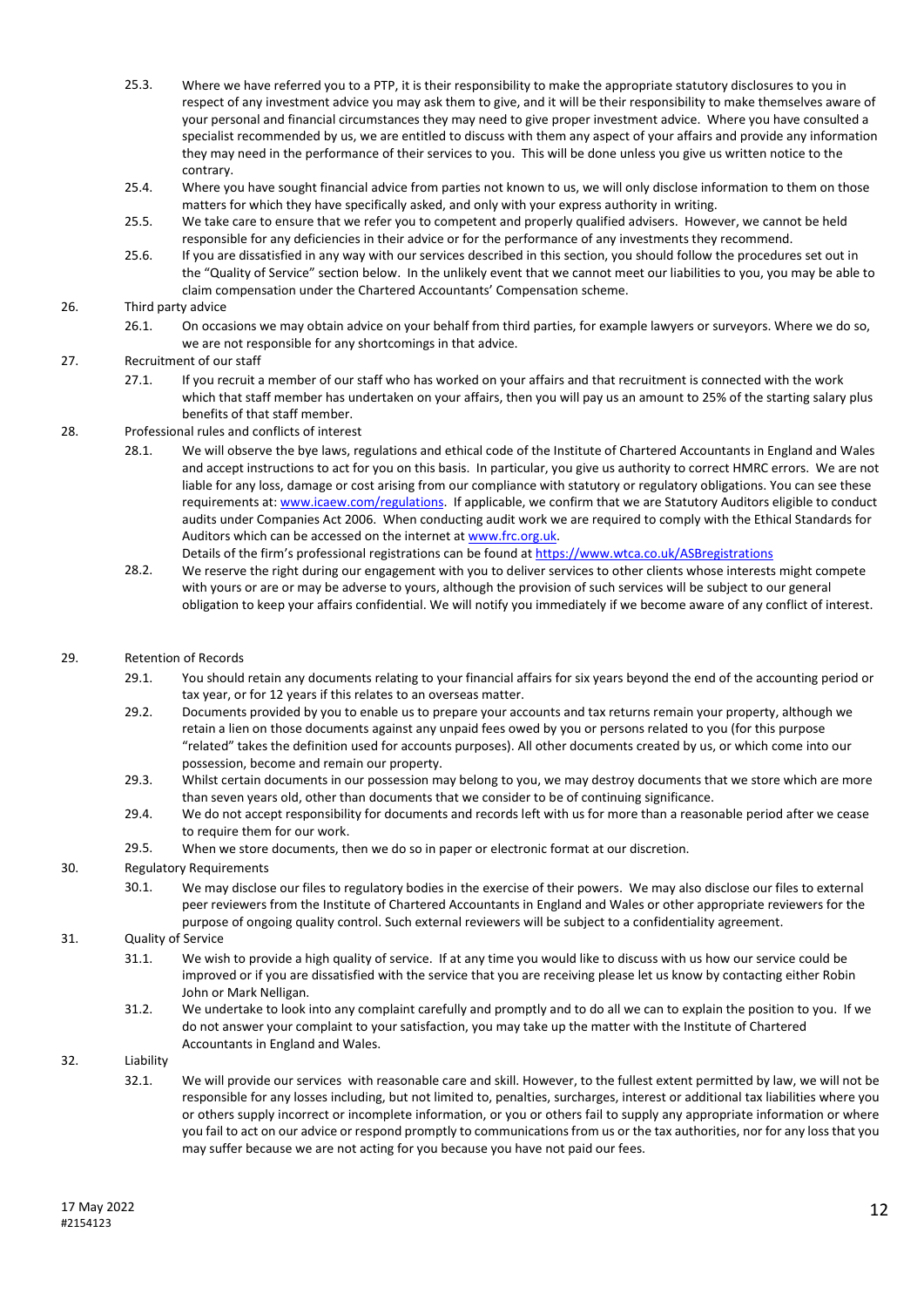- 32.2 Our liability to you or any third party that we agree may rely on our work under this or any other arrangements between us shall be limited to losses, damages, costs and expenses directly caused by our acts or omissions including our negligence, breach of contract, breach of statutory duty or other legal liabilities. We will not be liable for indirect or consequential loss or loss of profits. In addition, our liability shall be limited to the lower of 50 times the fee that we have billed for that piece of work and £1m. Those limits apply to the aggregate of claims by you and any person related to you (as that term is defined for accounts purposes). Furthermore, our liability shall be proportionate to the amount of any loss occasioned by our acts, omissions or negligence.
- 32.3 You will not hold the owners of this firm and any staff employed by the firm, responsible, to the fullest extent permitted by law, for any loss suffered by you arising from any misrepresentation (intentional or unintentional) supplied to us orally or in writing in connection with our services.
- 32.4 You agree that you will not bring any claim against any of the directors or employees personally.
- 32.5 The foregoing limitations shall apply in respect of any acts, omissions, negligence, breach of contract or breach of statutory duty on the part of this firm, its directors or employees except where we are prohibited by law from limiting our liability.

### 33. Fees and commissions

- 33.1. Our fees are based on the time spent on your affairs by the directors and staff and on the levels of skill and responsibility involved, and disbursements incurred in connection with our work for you, but also the level of risk identified and any advice provided. We also consider the value of work and the degree of urgency required in its execution. If you want to know in advance how much a piece of work will cost, please ask. Unless otherwise agreed, our fees will be billed at appropriate intervals during the year. We will add value added tax, if applicable, at the current rate to the invoice.
- 33.2. On occasions we will agree to undertake work for a fixed fee, where the ability to complete that work to a timescale is within our control. When we do so, such quotes are dependent upon you providing the information and we reserve the right to charge additional fees where that is not the case. Also, the work covered by the fee is only the work that we have quoted for and additional work, and in particular advisory work, is not included in that quote.
- 33.3. Our invoices are payable on presentation. Where applicable, the invoices are payable in full before the audit report is signed and the accounts are made available for filing. If invoices are not settled within thirty days, then interest not exceeding 1% per month may be added from that date to the cumulative balance outstanding. You will also reimburse us for any costs incurred in collecting any fees not paid by their due date. If we take legal action, you will pay us an additional 10% of any debt (subject to a minimum of £500) as liquidated damages to cover our own time. This liquidated damages is additional to our costs. We may terminate our engagement and cease acting if payment of any fees billed is unduly delayed. We will not be responsible for any loss that you may suffer because of us declining to take action because you have not paid your fees or because we have exercised our lien over any books or records.
- 33.4 In some circumstances, commissions or other benefits may be payable to us (which for this purpose includes our associates) for transactions we arrange for you. If this happens, we will notify you in writing of the amount and terms of payment. Fees that would otherwise be payable by you will be abated by such amount solely at our discretion. When we reduce the fees that we would otherwise charge by commission obtained, we will apply the HMRC concession which allows VAT to be calculated on the net the after deduction of the commission. You consent to such commission or other benefits being retained by us.
- 33.5 Any query over a fee rendered must be raised in writing to us within 30 days of the date of the fee note. If no query is so raised within this period the fee will be due and payable without any right of further explanation, amendment or dispute
- 33.6 If a client company, trust or other entity is unable or unwilling to settle our fees, we reserve the right to seek payment from the individual (or parent company) giving us instructions on behalf of the client, and we shall be entitled to enforce any sums due against the group company or individual nominated to act for you.

34. Law

- 34.1. These terms are governed by, and construed in accordance with, English law. The Courts of England will have exclusive jurisdiction in relation to any claim, dispute or difference concerning these terms and any matter arising from it. Each party irrevocably waives any right it may have to object to any action being brought in those courts, to claim that the action has been brought in an inappropriate forum, or to claim that those courts do not have jurisdiction.
- 34.2. Any action in any court shall be in a court of our choosing. If it is not, then you will be responsible for our time costs at normal rates in having the hearing at a different venue.
- 34.3. We are obliged to adhere to all civil and criminal regulations currently in force, including the Proceeds of Crime Act 2002 and the Money Laundering Regulations 2017.
- 34.4. Persons who are not party to this agreement shall have no rights under the Contracts (Rights of Third Parties) Act 1999 to enforce any term of this agreement. This does not affect any right or remedy of any person which exists or is available otherwise than pursuant to that Act.
- 34.5. The advice we give you is for your sole use and is confidential to you and will not constitute advice for any third party to whom you may communicate it. We will accept no responsibility to third parties for any aspect of our professional services or work that is made available to them.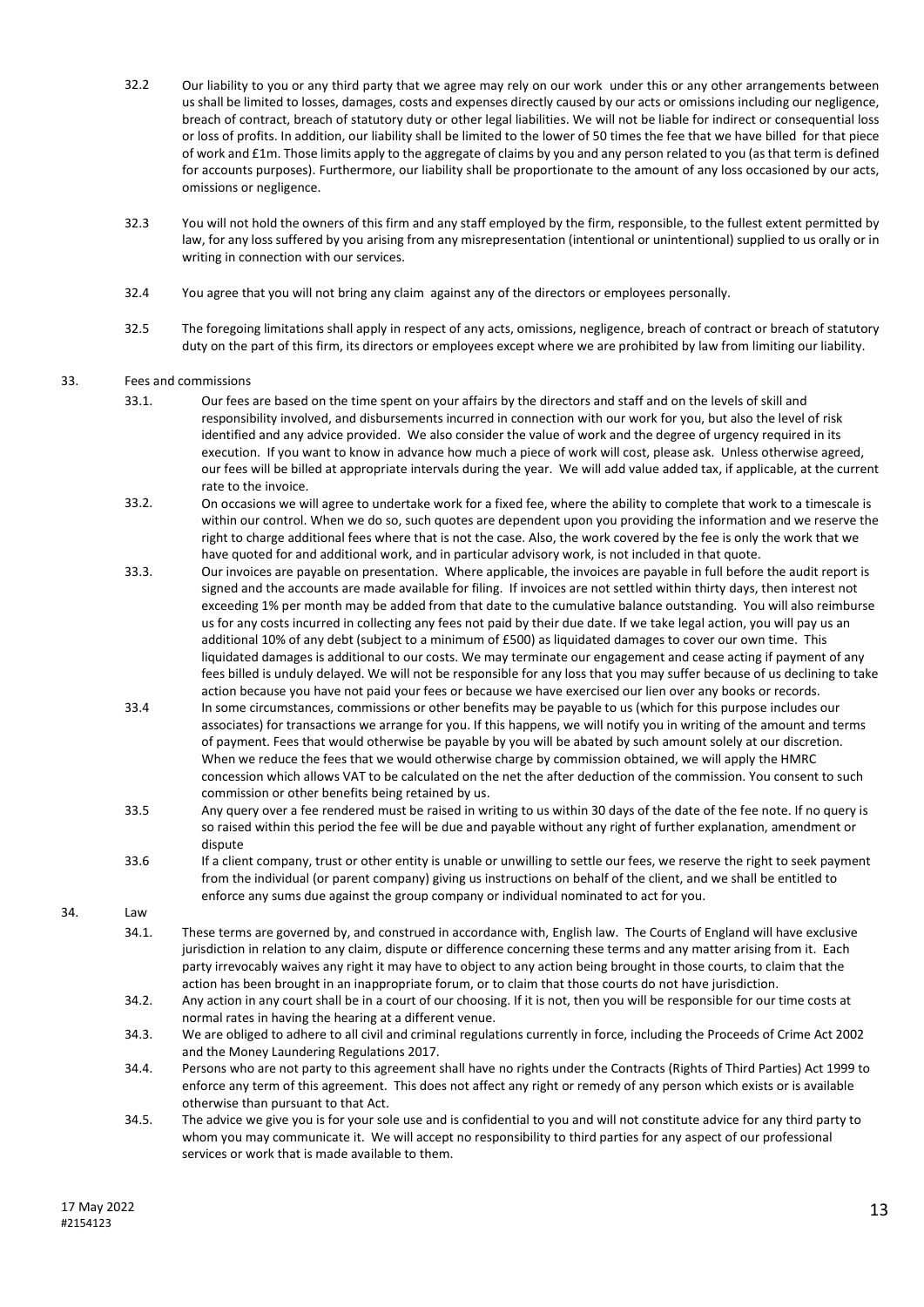- 34.6 You may not use our name in any statement or document that you issue unless we give prior written consent. Such consent may be withdrawn by us at any time. This does not apply to statements or documents that in accordance with applicable law are to be made public.
- 34.7 If we provide advice, reports or other work in draft or interim form, that is not to be relied upon. Only final versions of such reports or other work may be relied upon.
- 34.8 The copyright in any document prepared by us belongs to us in its entirety unless the law specifically provides otherwise.
- 34.9 If there is a conflict between these terms of business and any engagement letter covering a specific assignment, then that engagement letter takes precedence.
- 34.10 If any provision of an engagement letter, or these terms of business, is held to be invalid, illegal or unenforceable, that not affect the validity, legality and enforceability of any other provision. The invalid, illegal or unenforceable provision shall be deemed to be amended to such extent necessary for it to become legal, valid or enforceable while giving effect to its original meaning.
- 34.11 Any failure by us to enforce any right, including any provision of these terms of business, or any letter of engagement, shall not be any waiver by us of that right.

## 35. Client Monies

- 35.1. We may, from time to time, hold money on your behalf. This will be held in trust in a client bank account, segregated from the firm's funds. The account will be operated, and all funds dealt with, in accordance with the Clients' Money Regulations of the ICAEW.
- 35.2. To avoid excessive administration, we will only pay you interest where the amount that would be earned in a year exceeds £25. For example, if interest rates are 1% per annum then this requires us to hold £2,500 for 1 year. Any such interest would be calculated using the prevailing rate applied by either Barclays Bank Plc or NatWest (at our option) for small deposits subject to the minimum period of notice for withdrawals.
- 35.3 We will return monies held on your behalf promptly as soon as there is no longer any reason to retain those funds. If any funds remain in our client account that are unclaimed and the client to which they relate has remained untraced for five years or we as a firm cease to practise then we may pay those monies to a registered charity.
- 35.4 Money held on your behalf in relation to probate-related services will be held in a separate client bank account ring-fenced for legal services.
- 35.6 If we cannot return money to you for any reason, including being unable to trace you, then that money will be donated to charity.

# 36. Third Party Service Providers

36.1 We may in the course of our contractual services engage third party service providers. We retain responsibility for any output prepared and oversight of any services provided by third parties in the execution of our contractual services. Data transferred to third party service providers is protected by the respective providers procedures.

# 37. Data Protection

- 37.1. To enable us to perform services for you, comply with related legal and regulatory obligations and for other related purposes including updating and enhancing client records and analysis for management purposes, as a data controller, we may obtain, use, process and disclose personal data about you as described in our privacy notice. We confirm when processing data on your behalf that we will comply with the provisions of all relevant data protection legislation and regulation.
- 37.2 You are also an independent controller responsible for complying with data protection legislation and regulation in respect of the personal data you process and, accordingly where you disclose personal data to us you confirm that such disclosure is fair and lawful and otherwise does not contravene relevant requirements. Nothing within this engagement letter relieves you as a data controller of your own direct responsibilities and liabilities under data protection legislation and regulation. Data protection legislation and regulation places obligations on you as a data controller where we act as a data processor to undertake the processing of personal data on your behalf, for instance where we operate a payroll service for you. We therefore confirm that we will at all times take appropriate measures to comply with relevant requirements when processing data on your behalf. In particular we confirm that we have adequate security measures in place and that we will comply with any obligations equivalent to those placed on you as a data controller.
- 37.3. Unless you advise otherwise, we will communicate with you by email and you accept the risks inherent in transmitting personal information by email. You are responsible for ensuring the security of your emails and passwords. If you receive an email from us, while we take reasonable steps to ensure that such emails are not corrupt, and do not contain viruses or other malicious attachments, you are responsible for scanning those emails before opening either the email or any attachment. If you use our portal, then you are responsible for securing your password, and you will inform us immediately if you are concerned that your password or security has been compromised. If you give any other person access to your portal, then you are responsible for ensuring that they access the portal within the terms of your authority, and if those other people authorise documents on the portal, you are responsible for ensuring that such authorisation is given with your approval.
- 37.4. Our privacy notice is set out in the appendix to these terms of business and explains how we process personal data in respect of the various services that we provide.

### 38. Confidentiality

38.1. Where you give us confidential information, we confirm that we shall keep it confidential, other than as required by law, by our insurers, or as provided for in regulatory (including external peer reviews), ethical or other professional statements relevant to our engagement.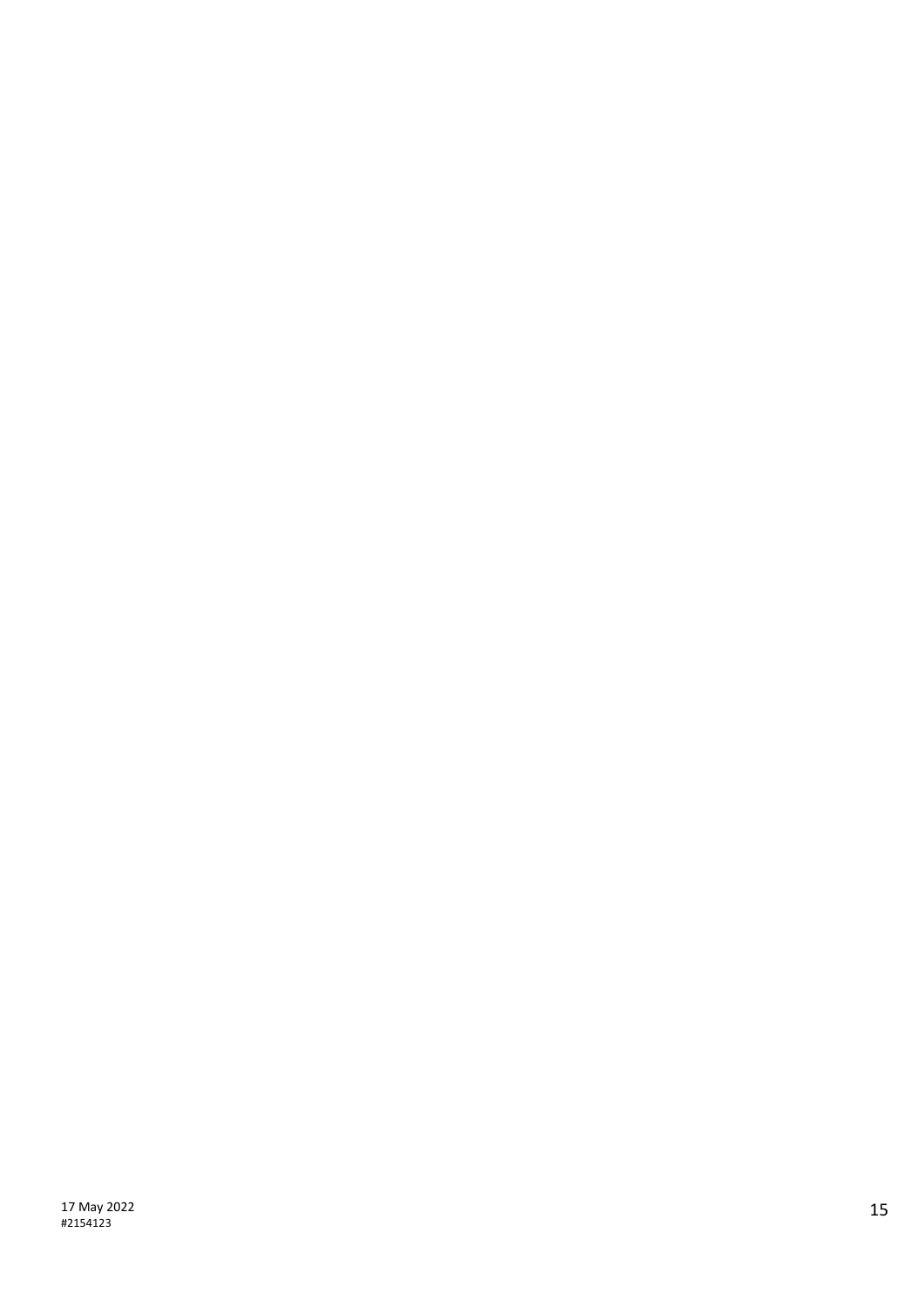#### **APPENDIX: DATA PRIVACY POLICY OF WELLDEN TURNBULL LTD**

# **Definitions**

**"DPA"** means the Data Protection Act and **"GDPR"** means General Data Protection Regulations

**Wellden Turnbull Ltd, our successors and assigns** (**"we"** and **"us"**) is the data controller. We decide how and for what purpose your data is processed.

**"Personal data"** is data that relates to a living individual who can be identified from that data, by the information alone or in conjunction with any other information in the data controller's possession or likely to come into his possession.

#### **What we will do**

From 25 May 2018, we will process your personal data in accordance with the Data Protection Act 2018 ("DPA") and GDPR.

This notice complies with requirements under both DPA 1998 and GDPR, mention of compliance with GDPR throughout infers compliance with DPA 1998 and DPA.

### **How do we process and use your personal data?**

We comply with our obligations under the GDPR by keeping personal data up to date; by storing and/or destroying it securely; by not collecting or retaining excessive amounts of data; by protecting personal data from loss, misuse, unauthorised access and disclosure and by ensuring that appropriate technical measures are in place to protect personal data. We use your personal data:

- to enable us to carry out our contracted services;
- to manage our employees and clients;
- to maintain our accounts and records;
- to inform individuals of changes to law, services we offer or other marketing tasks; and
- to comply with our legal obligations.

#### **We are entitled to process your personal data under the following circumstances:**

- If you give your consent;
- Processing is necessary for the performance of a contract with the data subject or to take steps to enter into a contract;
- Processing is necessary for compliance with a legal obligation;
- Processing is necessary for the performance of a task carried out in the public interest or in the exercise of official authority vested in the data controller;
- Processing is necessary for the legitimate interests of us or a third party, except where such interests are overridden by the interests, rights or freedoms of the data subject.

#### **Sharing your personal data**

Your personal data will be treated as strictly confidential, and will be shared only with our software suppliers for the purposes of troubleshooting, peer review or regulators for the purposes of reviews to which we are subject. Data will also be shared if it is necessary in connection with any legal action.

#### **How long do we keep your personal data?**

We retain data for as long as we consider necessary to provide services to you, to defend ourselves against any claims and to satisfy our legal and regulatory obligations.

### **Your rights and your personal data**

Unless subject to an exemption under the GDPR, you have the following rights for your personal data:

- The right to request a copy of your personal data which we hold about you;
- The right to request that we correct any personal data if it is found to be inaccurate or out of date;
- The right to request that your personal data is erased where it is no longer necessary for us to retain such data (although see above our comments on retention of data);
- The right to withdraw your consent to the processing at any time;
- The right where possible, to ask us to transmit that data directly to another data controller, (known as the right to data portability);
- The right, where there is a dispute in relation to the accuracy or processing of your personal data, to request a restriction is placed on further processing;
- The right to object to the processing of personal data, (where applicable), although this only applies where processing is based on legitimate interests (or the performance of a task in the public interest/exercise of official authority); direct marketing and processing for the purposes of scientific/historical research and statistics];
- The right to lodge a complaint with the Information Commissioners Office.

In practice, you would withdraw your consent to us using your data in the future by instructing us to cease to act for you.

### **Transfer of Data Abroad**